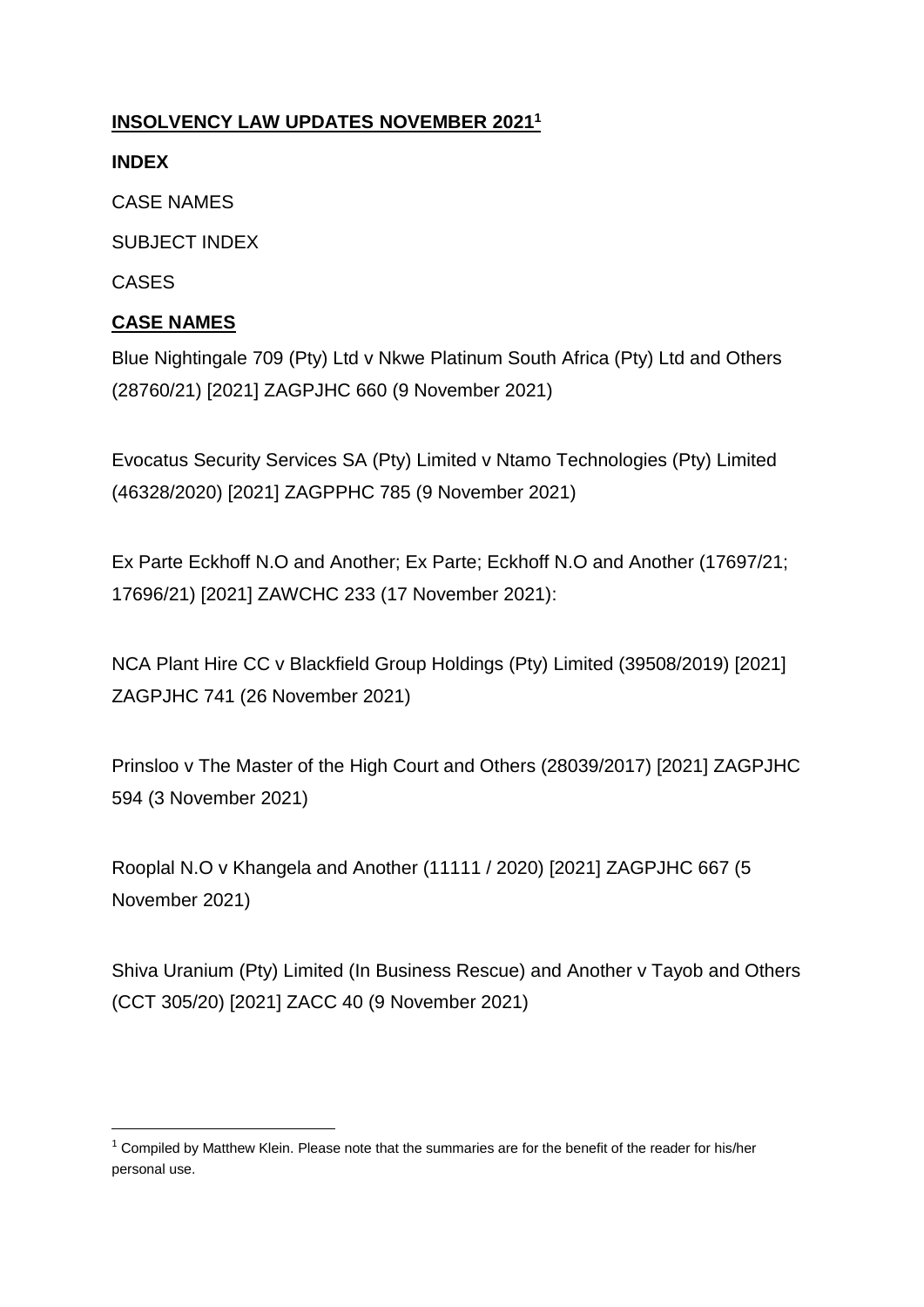#### **SUBJECT INDEX**

Business rescue- plan –time to publish- by notice-possible to do this- extension granted by Under s 150(5) of the Act, a business rescue plan must be published within 25 business days on which the BRP is appointed. It is common cause that in this case the date for publication was 2 June 2021. On the 1 June 2021, the BRP addressed a notice to all creditors seeking an extension of the publication date. It stated that: "*failure to provide us with a signed copy of this letter will be deemed to be consent to this extension*". Nightingale says that s 150(5)(b)<sup>[\[15\]](http://www.saflii.org/za/cases/ZAGPJHC/2021/660.html#_ftn15)</sup> requires express consent from creditors for an extension, and that the BRP was not entitled to assume that silence meant consent. [Blue Nightingale 709 \(Pty\) Ltd v Nkwe Platinum South](http://www.saflii.org/za/cases/ZAGPJHC/2021/660.html)  [Africa \(Pty\) Ltd and Others \(28760/21\) \[2021\] ZAGPJHC 660 \(9 November 2021\)](http://www.saflii.org/za/cases/ZAGPJHC/2021/660.html)

Business rescue -practitioner appointed by board of company in terms of s [129\(3\)](http://www.saflii.org/za/legis/consol_act/ca2008107/index.html#s129)*(b)* – resignation of practitioner – board's power to appoint substitute under s [139\(3\)](http://www.saflii.org/za/legis/consol_act/ca2008107/index.html#s139) not subject to authority or approval of practitioner. [Shiva Uranium](http://www.saflii.org/za/cases/ZACC/2021/40.html)  [\(Pty\) Limited \(In Business Rescue\) and Another v Tayob and Others \(CCT 305/20\)](http://www.saflii.org/za/cases/ZACC/2021/40.html)  [\[2021\] ZACC 40 \(9 November 2021\)](http://www.saflii.org/za/cases/ZACC/2021/40.html)

[Companies Act 71 of 2008](http://www.saflii.org/za/legis/consol_act/ca2008107/) — business rescue — practitioner appointed in terms of [section](http://www.saflii.org/za/legis/consol_act/ca2008107/index.html#s139)  $130(6)(a)$  — resignation — section  $139(3)$  — company to appoint substitute Business rescue- conversion of the business rescue proceedings- to liquidation proceedings- Business rescue practitioner should have not resignedordered to pay punitive costs [Commissioner for the South African Revenue Service v](http://www.saflii.org/za/cases/ZAGPPHC/2021/89.html)  [Louis Pasteur Investments \(Pty\) Ltd and Others \(12194/17\) \[2021\] ZAGPPHC 89 \(4](http://www.saflii.org/za/cases/ZAGPPHC/2021/89.html)  [March 2021\)](http://www.saflii.org/za/cases/ZAGPPHC/2021/89.html) [Shiva Uranium \(Pty\) Limited \(In Business Rescue\) and Another v](http://www.saflii.org/za/cases/ZACC/2021/40.html)  [Tayob and Others \(CCT 305/20\) \[2021\] ZACC 40 \(9 November 2021\)](http://www.saflii.org/za/cases/ZACC/2021/40.html)

Concursus creditorum-can be side-stepped if applicant and respondent reaches a settlement agreement [NCA Plant Hire CC v Blackfield Group Holdings \(Pty\) Limited](http://www.saflii.org/za/cases/ZAGPJHC/2021/741.html)  [\(39508/2019\) \[2021\] ZAGPJHC 741 \(26 November 2021\)](http://www.saflii.org/za/cases/ZAGPJHC/2021/741.html)

Liquidator-of bank- bondholder thus liquidated-effect [Rooplal N.O v Khangela and](http://www.saflii.org/za/cases/ZAGPJHC/2021/667.html)  Another (11111 / 2020) [2021] [ZAGPJHC 667 \(5 November 2021\)](http://www.saflii.org/za/cases/ZAGPJHC/2021/667.html)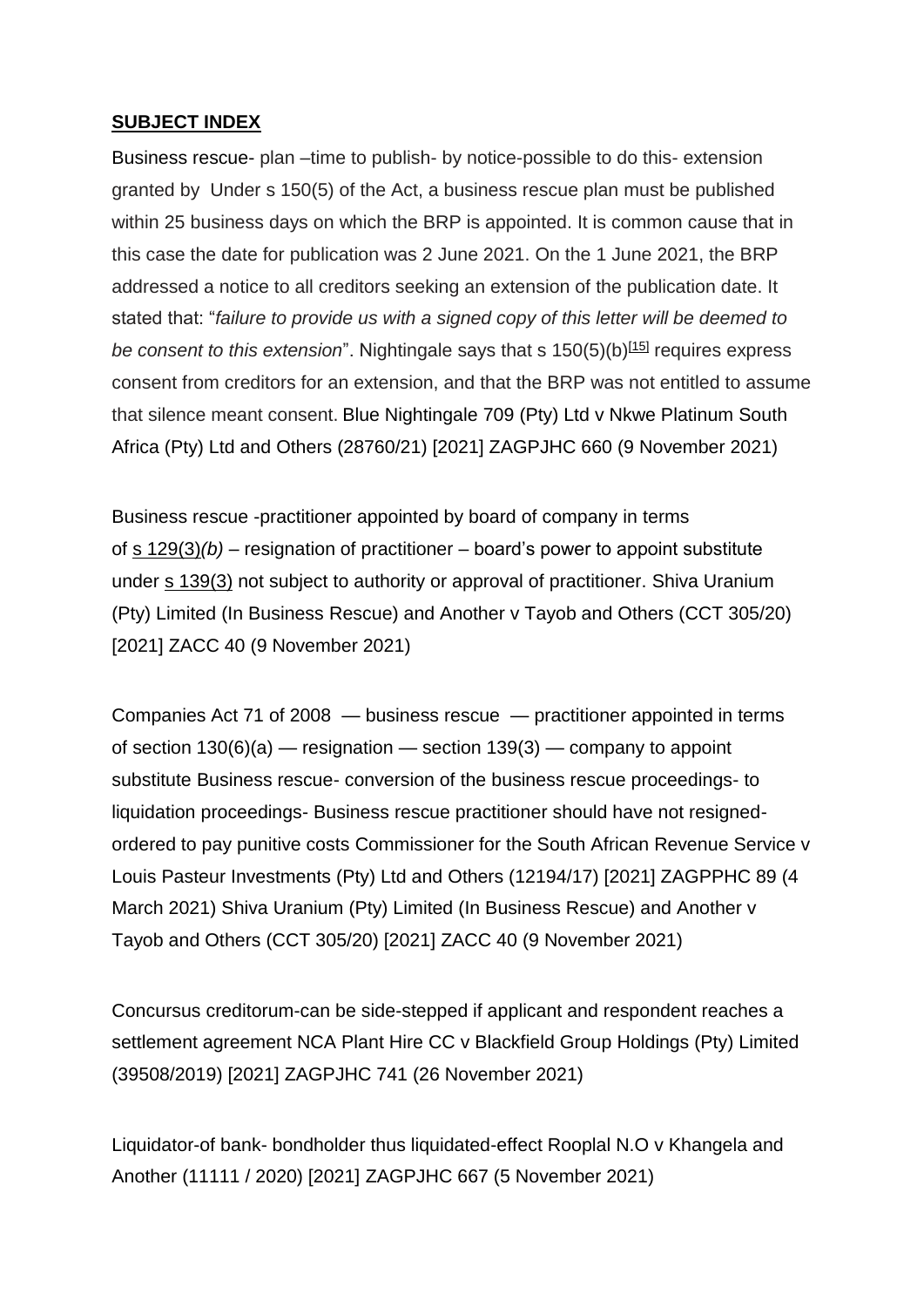Liquidator-of bank- seller of motor vehicle on instalments thus liquidated-effect Liquidators-removal-did not properly complied with their obligations to investigate the claim including its quantum as envisaged by s45(2) of the Insolvency Act -statutory duties not complied with –removed [Prinsloo v The Master of the High Court and](http://www.saflii.org/za/cases/ZAGPJHC/2021/594.html)  [Others \(28039/2017\) \[2021\] ZAGPJHC 594 \(3 November 2021\)](http://www.saflii.org/za/cases/ZAGPJHC/2021/594.html)

Provisional Liquidators-extension of powers in form of interdictory relief-granted- s 386 of the 1973 Companies Act [Ex Parte Eckhoff N.O and Another; Ex Parte;](http://www.saflii.org/za/cases/ZAWCHC/2021/233.html)  [Eckhoff N.O and Another \(17697/21; 17696/21\) \[2021\] ZAWCHC 233 \(17 November](http://www.saflii.org/za/cases/ZAWCHC/2021/233.html)  [2021\)](http://www.saflii.org/za/cases/ZAWCHC/2021/233.html)

Provisional Trustees-extension of powers and not s 69(3) of Insolvency Act- section 69 will serve as an adequate alternative. The process does not appear to be logistically viable and neither cost nor time effective. [Ex Parte Eckhoff N.O and](http://www.saflii.org/za/cases/ZAWCHC/2021/233.html)  [Another; Ex Parte; Eckhoff N.O and Another \(17697/21; 17696/21\) \[2021\] ZAWCHC](http://www.saflii.org/za/cases/ZAWCHC/2021/233.html)  [233 \(17 November 2021\)](http://www.saflii.org/za/cases/ZAWCHC/2021/233.html)

Winding up application-section 344(f) read with section 345(1)(a) of the Companies Act on the basis that the Respondent is unable to pay its debts- respondent demonstrated that it can pay-application dismisse[dEvocatus Security Services SA](http://www.saflii.org/za/cases/ZAGPPHC/2021/785.html)  [\(Pty\) Limited v Ntamo Technologies \(Pty\) Limited \(46328/2020\) \[2021\] ZAGPPHC](http://www.saflii.org/za/cases/ZAGPPHC/2021/785.html)  [785 \(9 November 2021\)](http://www.saflii.org/za/cases/ZAGPPHC/2021/785.html)

#### **CASES**

### **[Shiva Uranium \(Pty\) Limited \(In Business Rescue\) and Another v Tayob and](http://www.saflii.org/za/cases/ZACC/2021/40.html)  [Others \(CCT 305/20\) \[2021\] ZACC 40 \(9 November 2021\)](http://www.saflii.org/za/cases/ZACC/2021/40.html)**

[Companies Act 71 of 2008](http://www.saflii.org/za/legis/consol_act/ca2008107/) — business rescue — practitioner appointed in terms of [section](http://www.saflii.org/za/legis/consol_act/ca2008107/index.html#s139)  $130(6)(a)$  — resignation — section  $139(3)$  — company to appoint substitute Business rescue- conversion of the business rescue proceedings- to liquidation proceedings- Business rescue practitioner should have not resignedordered to pay punitive costs [Commissioner for the South African Revenue Service v](http://www.saflii.org/za/cases/ZAGPPHC/2021/89.html)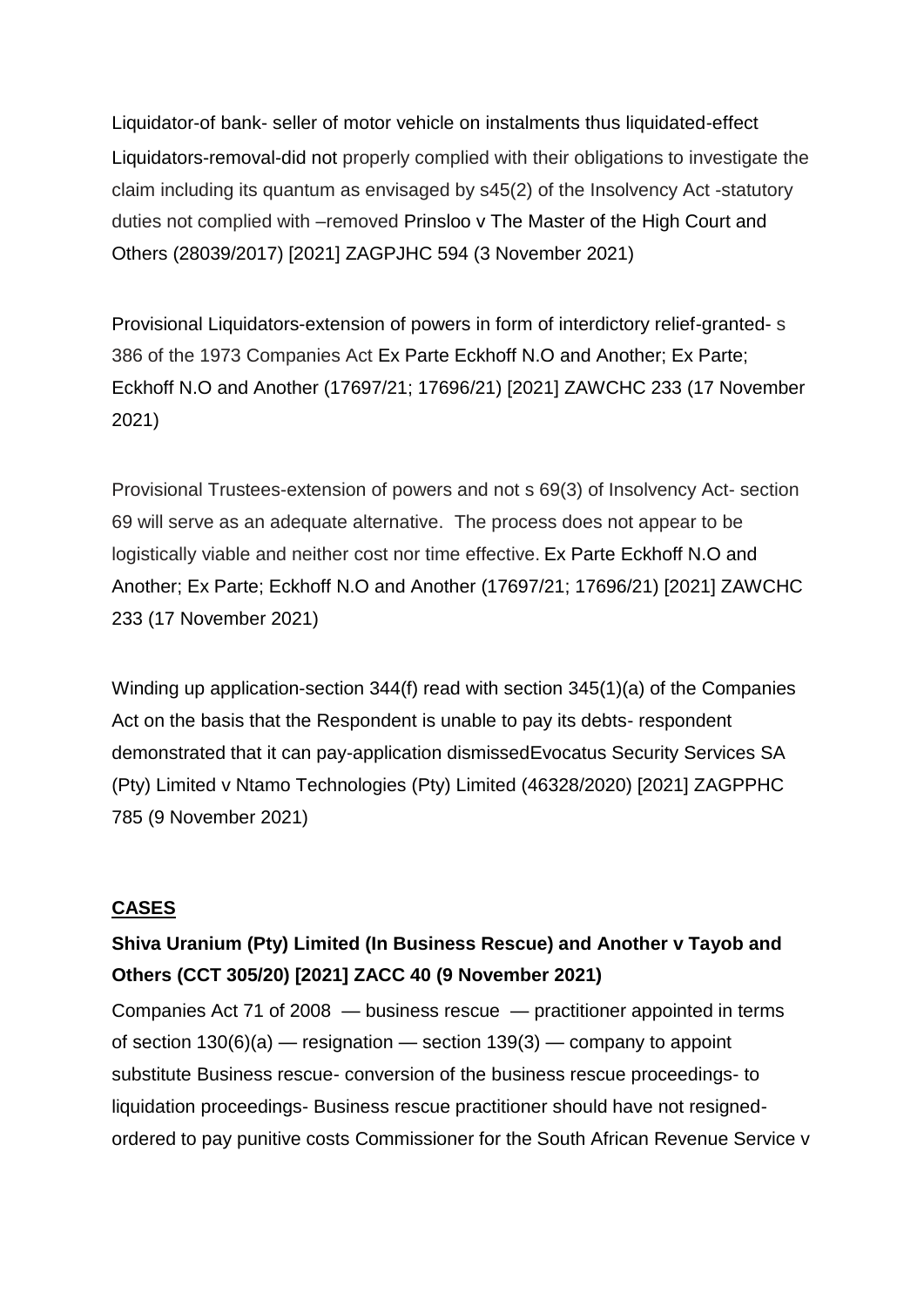[Louis Pasteur Investments \(Pty\) Ltd and Others \(12194/17\) \[2021\] ZAGPPHC 89 \(4](http://www.saflii.org/za/cases/ZAGPPHC/2021/89.html)  [March 2021\)](http://www.saflii.org/za/cases/ZAGPPHC/2021/89.html)

Business rescue -practitioner appointed by board of company in terms of s [129\(3\)](http://www.saflii.org/za/legis/consol_act/ca2008107/index.html#s129)*(b)* – resignation of practitioner – board's power to appoint substitute under s [139\(3\)](http://www.saflii.org/za/legis/consol_act/ca2008107/index.html#s139) not subject to authority or approval of practitioner.

[1] In this application for leave to appeal, the question on the merits is this. Where, in the case of a voluntary business rescue initiated in terms of section 129 of the Companies Act (Act), a business rescue practitioner appointed by a court in terms of section 130(6)(a) in place of the company-appointed practitioner resigns, who has the power to appoint the court-appointed practitioner's replacement? The answer depends on a proper interpretation of section 139(3) of the Act. The Supreme Court of Appeal held that the power of appointment resided with the company's board. The second applicant contends that it resides with the majority of the independent creditors' voting interests who were represented in the proceedings giving rise to the court's appointment in terms of section 130(6)(a).

[2] All statutory references in what follows are to the Act. It is doubtful whether the first applicant, Shiva Uranium (Pty) Limited (Shiva), is properly before us at the instance of the second applicant, Mr Christopher Monyela. Since Mr Monyela is properly before us, I treat him as the applicant.

### *Factual background*

[3] In February 2018, Shiva's board resolved to place the company under business rescue and to appoint Messrs Kurt Knoop and Louis Klopper as its business rescue practitioners. The Companies Regulations**[\[2\]](http://www.saflii.org/za/cases/ZACC/2021/40.html#_ftn2)** distinguish, for purposes of business rescue proceedings, between "large companies", "medium companies" and "small companies" and between a "senior practitioner", "experienced practitioner" and "junior practitioner". Shiva is a large company. In terms of the Companies Regulations, a junior practitioner or experienced practitioner may not be appointed as the practitioner of a large company except as an assistant to a senior practitioner. Messrs Knoop and Klopper were both senior practitioners.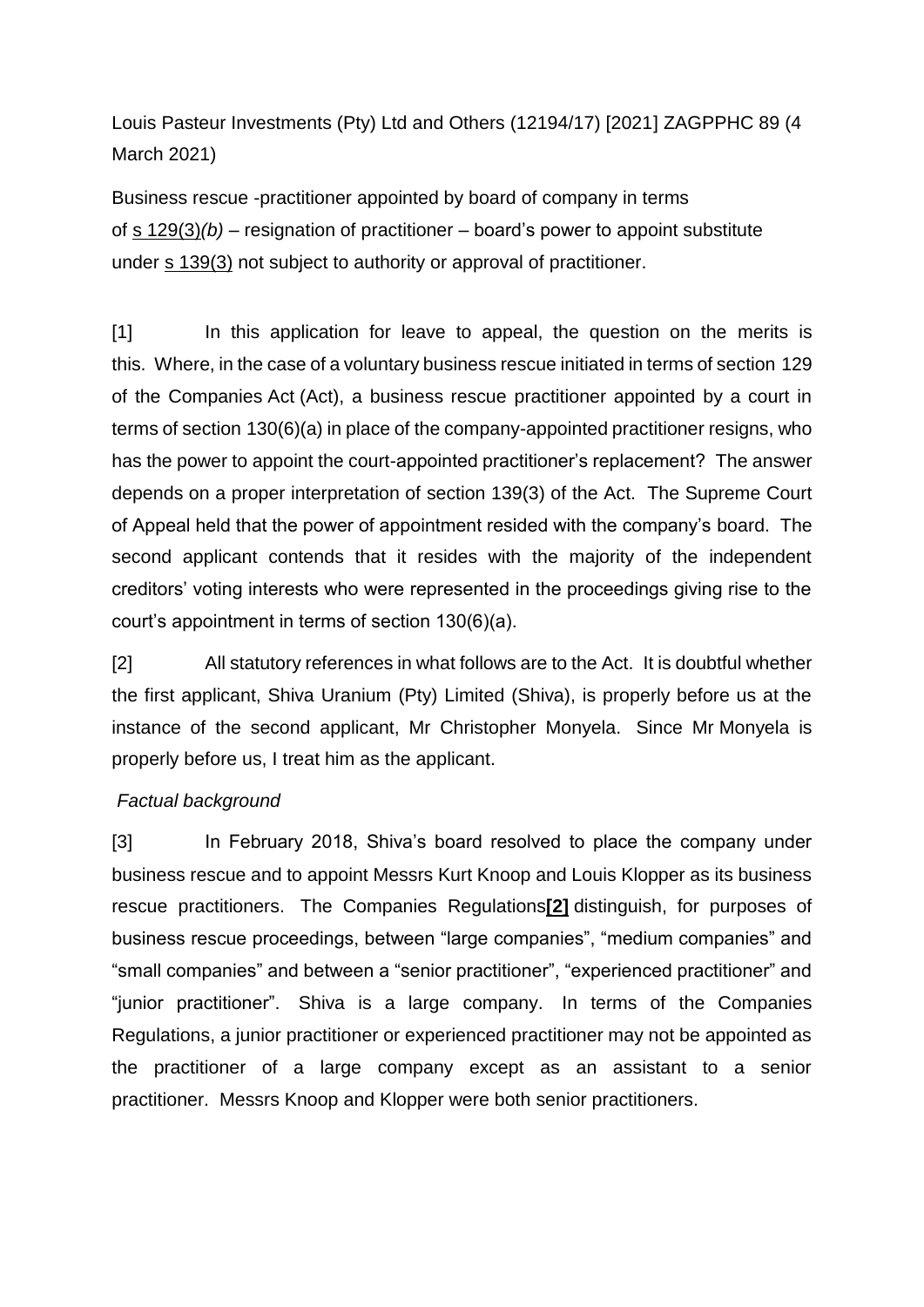[4] In March 2018, Shiva's largest independent creditor, the Industrial Development Corporation of South Africa Limited (IDC), launched an application in the High Court (Gauteng Division, Pretoria) in terms of section 130(1)(b) for the removal of Messrs Knoop and Klopper. Another creditor, Westdawn Investments (Pty) Limited, and a group of Shiva employees intervened to support the IDC's application. Messrs Knoop and Klopper opposed the application.

[5] Section 130(6)(a) provides:

"If, after considering an application in terms of subsection (1)(b), the court makes an order setting aside the appointment of a practitioner—

(a) the court must appoint an alternate practitioner who satisfies the requirements of section 138, recommended by, or acceptable to, the holders of a majority of the independent creditors' voting interests who were represented in the hearing before the court.

29. In terms of section 139 (3) of the Act only two individuals or entities are competent to appoint a practitioner in the event a practitioner resigns, as it is the case in this matter. However, subject to the right of the affected person to bring a fresh application in terms of section 130 ( 1) (b) to set aside that new appointment. No application was brought in terms of section 130 ( I) (b) for the setting aside of the new appointment, of the applicants and it can be safely assumed that section 130 (l) (b) is not applicable in *casu.*

Section 140 (1) - During a company's business rescue proceedings, the practitioner, in addition to any other power and duties set out in this Chapter-

(a) has full management control of the company in substitution for its board and pre-existing management.

The Act does not make the work of the board of directors obsolete once the company is placed under business rescue. Such submission finds support in section 137 (2) of the Act which provides as follows;

"137 (2) - During a company's business rescue proceedings, each director of the company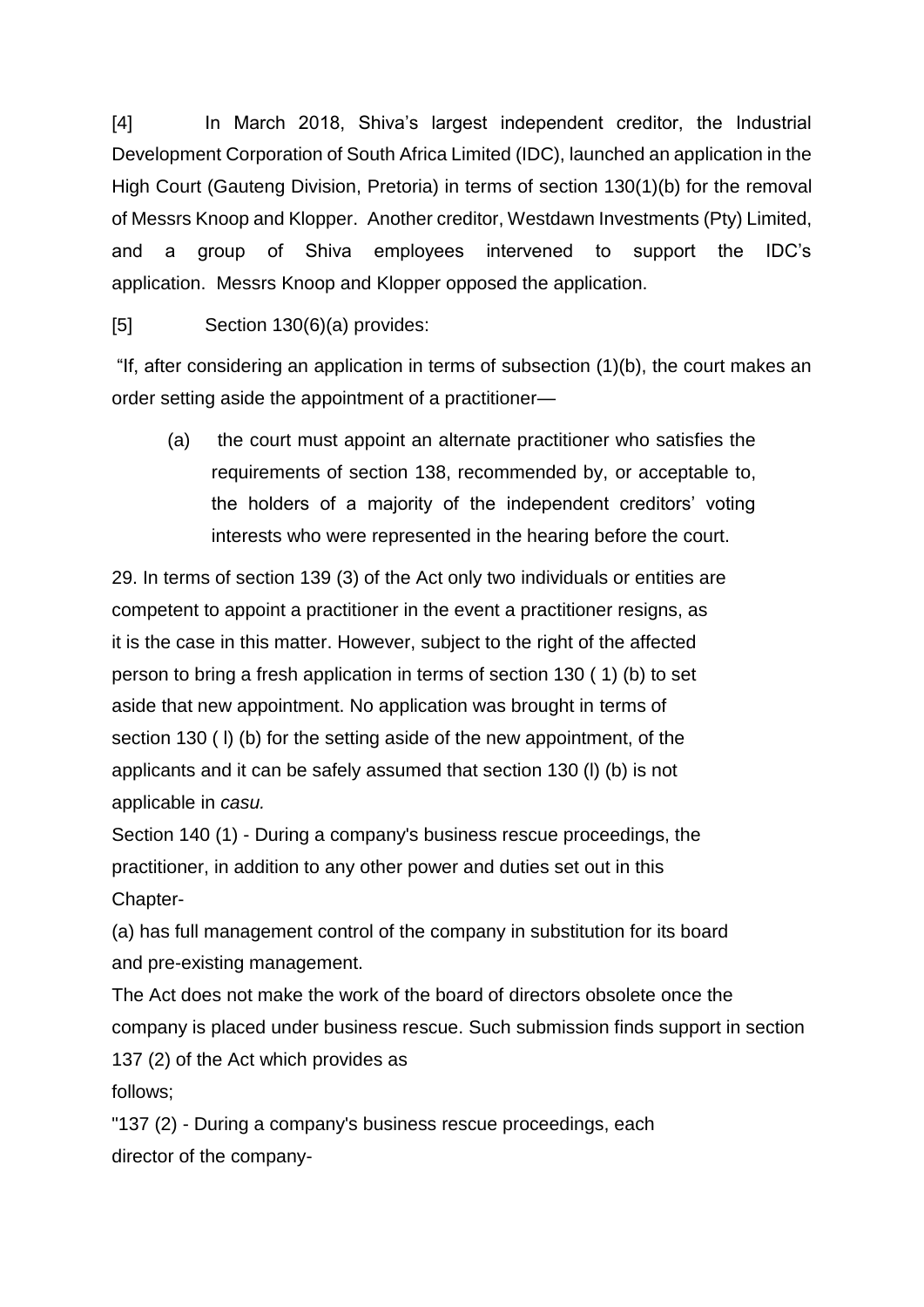(a) must continue to exercise the functions of director, subject to the authority of the practitioner ….

# **[Evocatus Security Services SA \(Pty\) Limited v Ntamo Technologies \(Pty\)](http://www.saflii.org/za/cases/ZAGPPHC/2021/785.html)  [Limited \(46328/2020\) \[2021\] ZAGPPHC 785 \(9](http://www.saflii.org/za/cases/ZAGPPHC/2021/785.html) November 2021)**

Winding up application-section 344(f) read with section 345(1)(a) of the Companies Act on the basis that the Respondent is unable to pay its debts- respondent demonstrated that it can pay-application dismissed

[1] This is an application for the winding up of the respondent pursuant to the provisions of section 344(f) read with section 345(1)(a) of the Companies Act on the basis that the Respondent is unable to pay its debts. According to the applicant, the respondent is indebted to the applicant in an amount of at least R3 065 285.49 in respect of guarding and armed response services rendered in terms of two agreements concluded between the parties.

[2] Despite that it is the practice in this division to ask for a final winding up order in the Notice of Motion with this court retaining a discretion to grant a provisional order, the applicant prayed for the granting of a provisional order only.

[3] Condonation was granted for the late filing of the applicant's reply and leave was granted to the respondent to file a further affidavit in which it is confirmed that the amount which the applicant claims is outstanding has been paid into the trust account of the respondent's attorney. This was ostensibly done to thwart the applicant's submission that the respondent is unable to pay the entire amount the applicant claims is outstanding.

[4] The applicant claims that the respondent has failed to pay the full amount due for the months of February 2020, March 2020 and April 2020 despite the fact that it had delivered the services as it was contractually obliged to do.

### The applicant's case

[5] The applicant states that the parties entered into two written Service Level Agreements ("*SLA"*) commencing on 1 November 2019 in terms of which the applicant was obliged to render guarding service to all buildings within the jurisdiction of the City of Ekurhuleni Municipality ("*Ekurhuleni"*). The applicant was further obliged to render armed response services at specific sites or as determined by the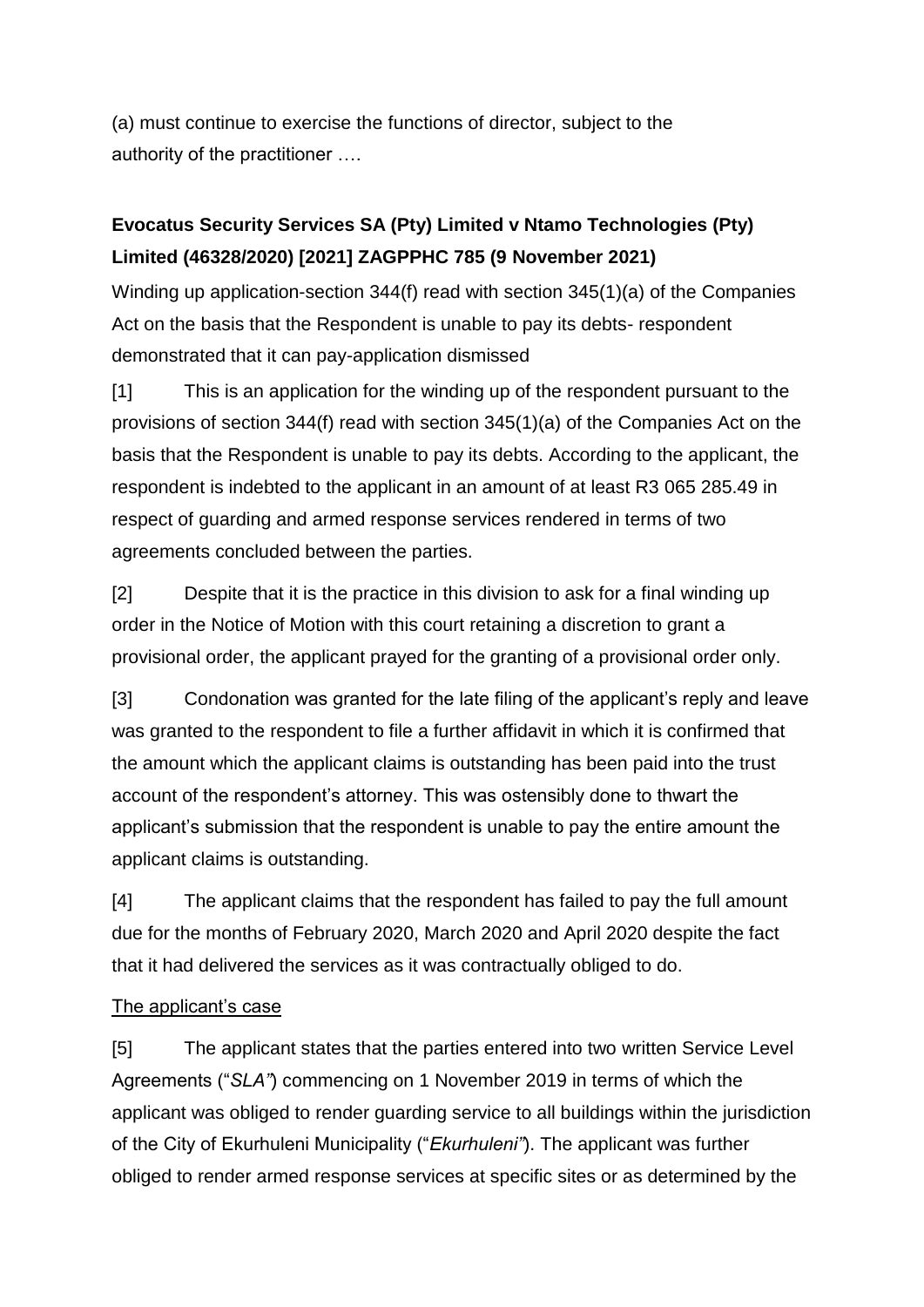respondent. The parties had agreed that the payment terms would be 30 days after the first of every month.

[6] Although the operation of the two agreements fell within the time period within which the President invoked the provisions of the Disaster Management Act**[\[4\]](http://www.saflii.org/za/cases/ZAGPPHC/2021/785.html#_ftn4)** ("*the DMA"*), the services rendered by the applicant were considered "*essential services*". The applicant continued to render services in terms of the respondent.

[7] On 3 April 2020 the respondent informed the applicant that it intended to rely on the "*force majeure*" clause. At that time the respondent was already indebted to the applicant and in arrears with the payments due for February and March 2020. On 28 April 2020 the applicant demanded payment of the amounts then outstanding under the armed response agreement in terms of clause 6.1.4.

[27] Lastly, it was submitted on behalf of the respondent that this is not a matter where there is an inability to pay. The respondent can pay and has demonstrated this ability by paying the disputed amount into its attorneys' trust account.

[28] Ultimately, this court must exercise a discretion taking into account all the circumstances such as the fact that the respondent is not in fact commercially insolvent and where there is a *bona fide* dispute about the claim. The court in *Orestisolve* explains:

"*[21] Another circumstance which, in my view, would favour an exercise of the court's discretion against winding-up is where, despite the deemed inability to pay debts created by s 345(1)(a), the evidence shows that the company is not in fact commercially insolvent. It may also be relevant in this regard that the company's failure to pay is attributable to a genuine dispute concerning the claim, even if the court in the event considers the grounds of dispute are illfounded."*

[29] Returning to the facts of this matter. The respondent is not unable to pay its debts and is not commercially or factually insolvent. Is the claim *bona fide* disputed *and* on reasonable grounds? It was submitted on behalf of the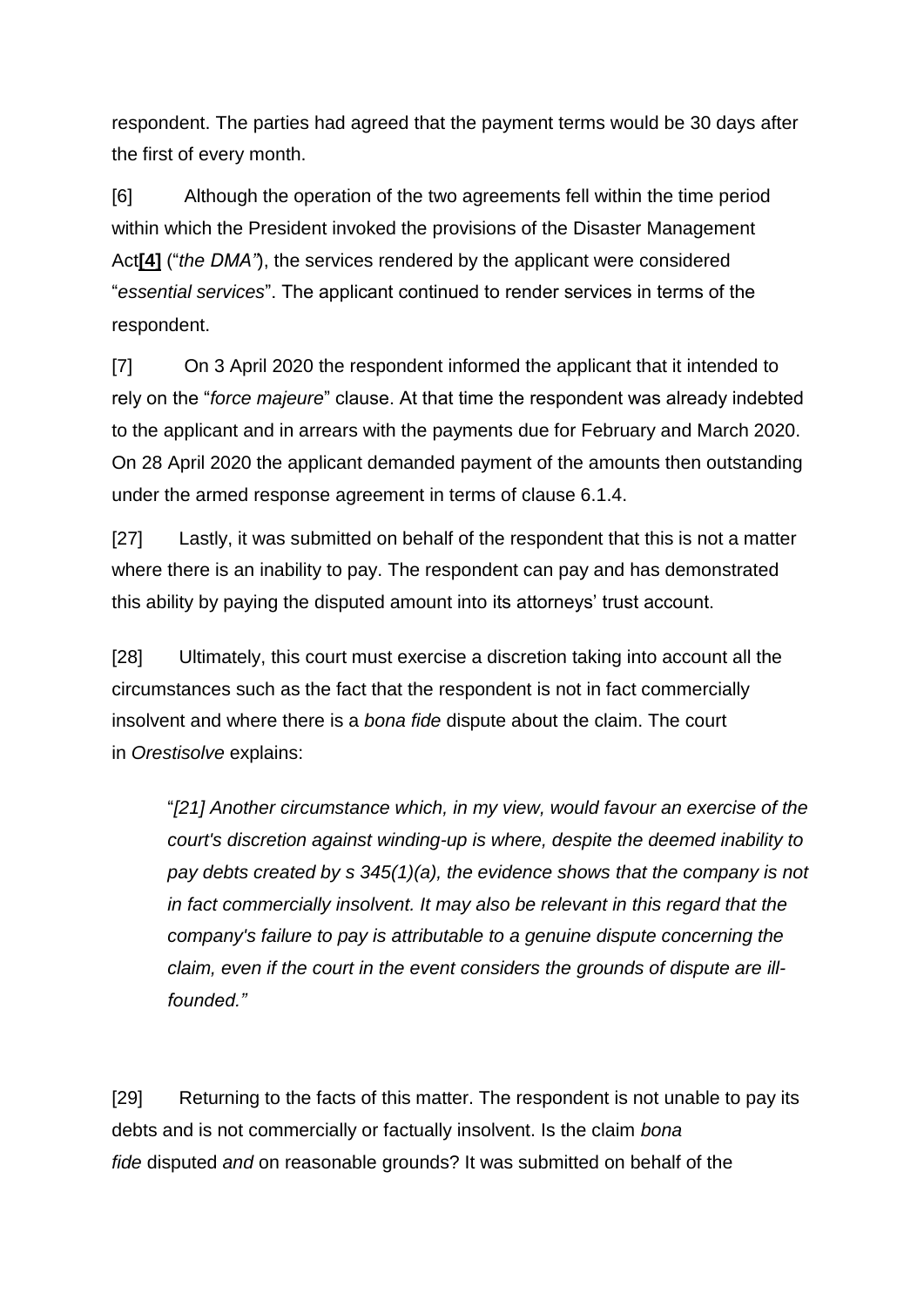respondent that whether the defence against the claim is valid is not something that is before this court. I agree. It is not, as was pointed out in *Orestisolve*,*[\[8\]](http://www.saflii.org/za/cases/ZAGPPHC/2021/785.html#_ftn8)* for this court to necessarily have to hold the view that the claim will succeed or even that it is likely that the claim will succeed: "*It would be sufficient, I think, that the company genuinely wishes to contest the claim and believes it has reasonable prospects of success*."

[30] Having regard to the papers, I am persuaded that the claim is *bona fide* disputed on reasonable grounds: The respondent is saying that the amount claimed is not due and payable and disputed on the basis that the invoices were not accompanied by the necessary documents – most notably the timesheets – which would have enabled the respondent to determine whether the amount claimed is due and payable. Coupled with the fact that the respondent is not unable to pay its debts, I am not persuaded that a provisional order should be granted. The application is therefore dismissed. The respondent argued that the application should be dismissed on the scale as between attorney and client. I do not see any reason for dismissing the order with costs on such scale.

### Order

[31] The application is dismissed with costs.

### **[Prinsloo v The Master of the High Court and Others \(28039/2017\) \[2021\]](http://www.saflii.org/za/cases/ZAGPJHC/2021/594.html)  [ZAGPJHC 594 \(3 November 2021\)](http://www.saflii.org/za/cases/ZAGPJHC/2021/594.html)**

Liquidators-removal-did not properly complied with their obligations to investigate the claim including its quantum as envisaged by s45(2) of the Insolvency Act statutory duties not complied with -removed

[1] This is an opposed application, conducted via a virtual hearing for the removal of liquidators and reviewing certain actions and decisions of the first respondent (" the Master") under s6 of the Promotion of Administrative Justice Act. The amended notice of motion and founding papers were cast in broad terms and included the review of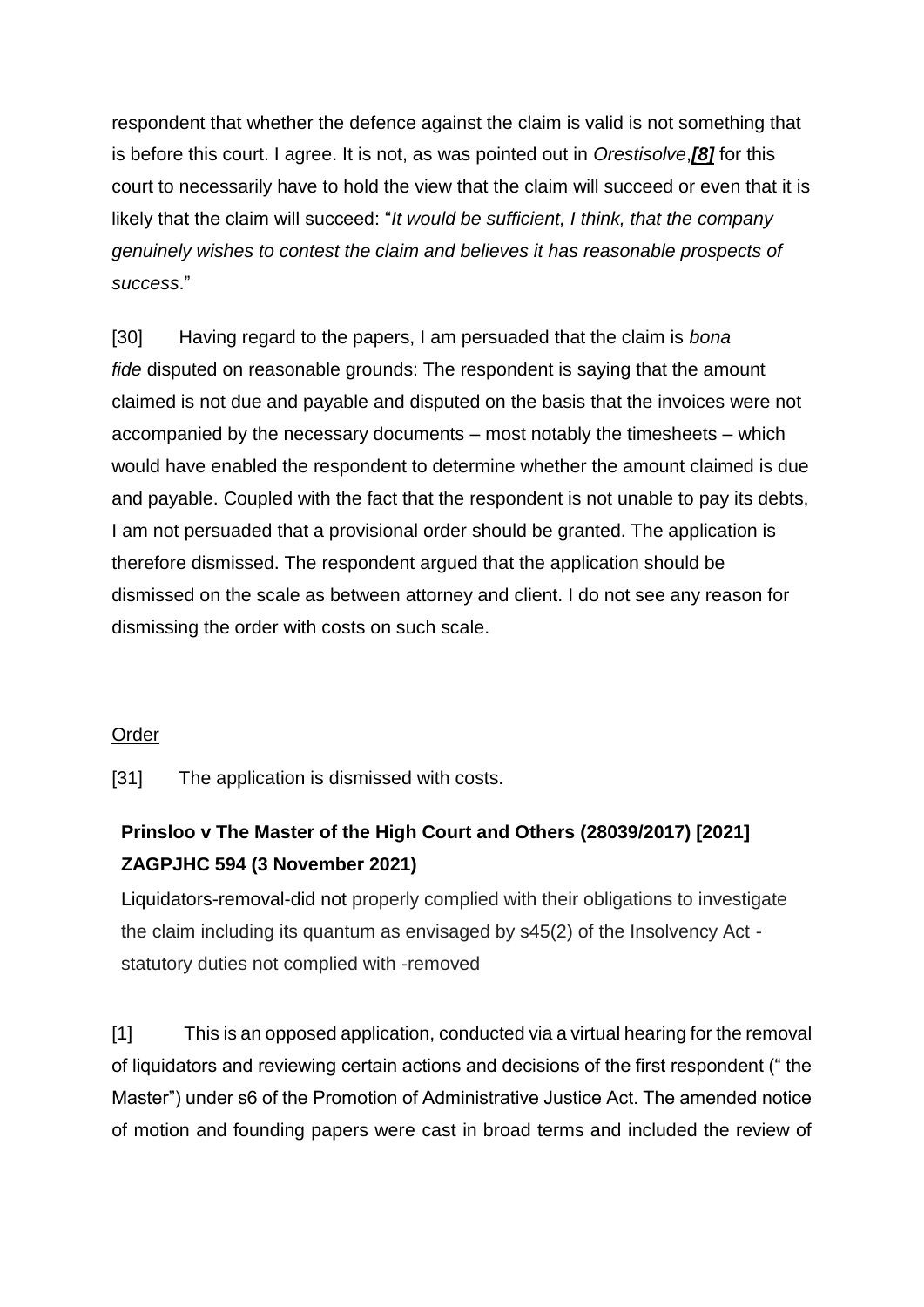the Master's actions. Costs were sought only against any respondents who opposed the application.

[2] In terms of the applicant's draft order provided at the hearing, the applicant sought slightly different relief, including orders: (i) removing the third and fourth respondents as joint liquidators of PMC Waterproofing and Roofing CC ("PMC") and directing them to repay any fees paid to them, (ii) appointing new liquidators tasked with the administration of the estate and the investigation of fees and certain objections raised by the applicant in correspondence to the Master dated 5 October 2016 and 28 January 2020 respectively; (iii) setting aside decisions of the Master (a) to admit the claim of Stand 244 Hughes Ext 29 CC ("Stand 244"), an entity of which the fifth respondent is the sole member and (b) to reject the applicant's claim and (iv) a costs order against the second to fifth respondents.

[3] Only the third and fourth respondents ("the liquidators") together with the second respondent opposed the application, by way of affidavits deposed to by the third respondent, Mr Smit. The confirmatory affidavit of the fourth respondent is unsigned. From the papers, it does not appear that the fourth respondent has been actively involved in the administration of the PMC estate. The second respondent, the entity through which the third respondent conducts business as a liquidator, plays no real role in these proceedings. The fifth respondent did not oppose the application. The Master filed a report dated 7 December 2020, pursuant to an order granted on 5 February 2019 for him to conduct an investigation, but did not actively participate in the proceedings. He abided the decision of the court.

[4] The liquidators did not persist with the three points *in limine* raised in their answering papers. On the papers, the primary issues requiring determination are: first, whether the liquidators should be removed and whether the ancillary relief sought pursuant thereto should be granted; second, whether the Master's decisions to respectively admit and reject certain claims should be set aside; and third, whether the Master's failure to uphold the applicant's complaints should be reviewed or be subjected to a further investigation.

[5] This application has its genesis in the conduct of the liquidators in relation to the administration of the PMC estate.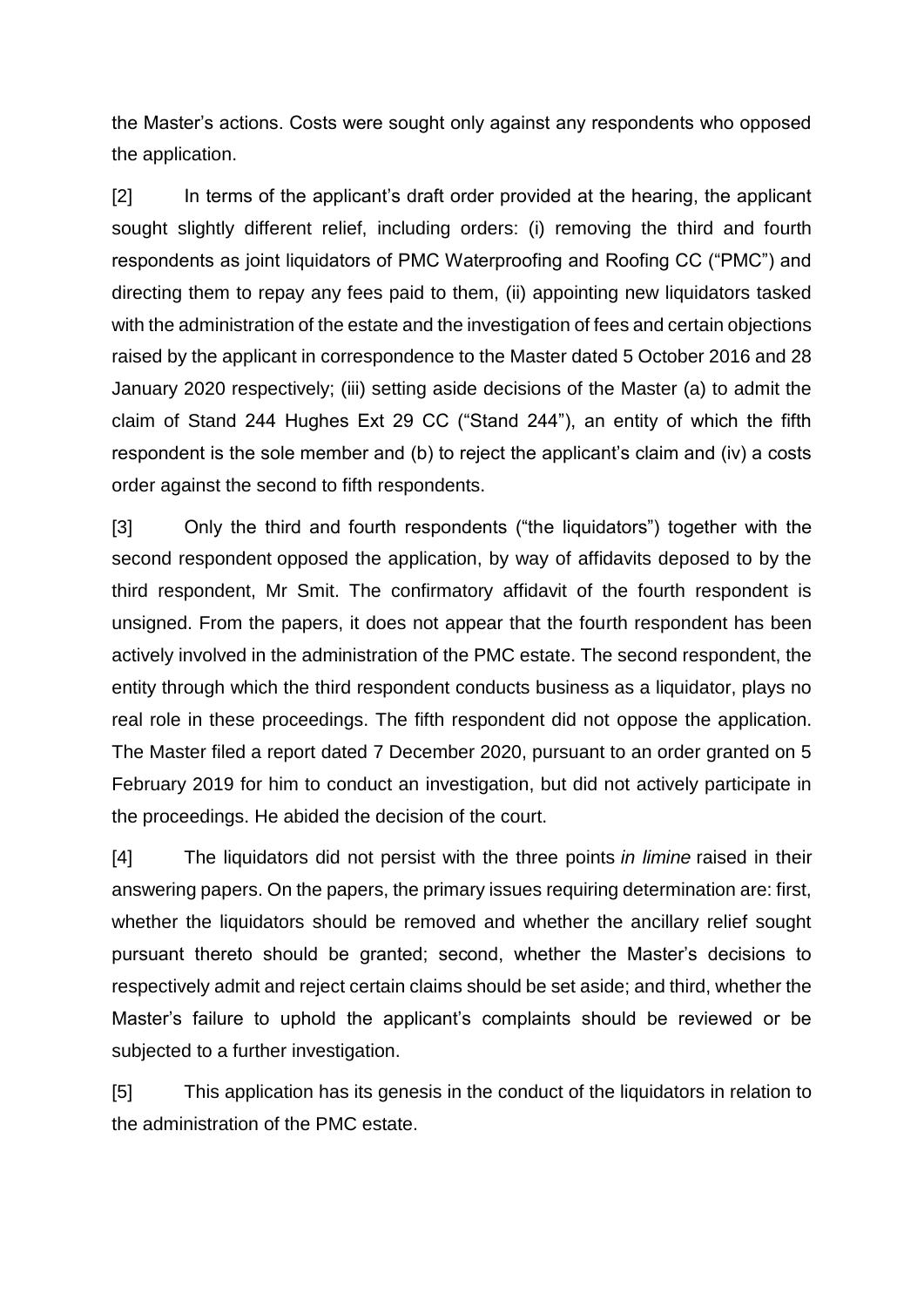[6] It was common cause that the applicant and the fifth respondent were the sole members of PMC, which was placed under final winding up at the instance of the fifth respondent by order of court on 7 January 2016. Pursuant thereto, the liquidators were appointed on 25 January 2016. The present application was instituted during July 2017, after the applicant had applied to the Master to remove the liquidators during October 2016 on the grounds that certain assets of PMC had been removed and the liquidators were not acting independently or in the best interest of its creditors. The Master did not make a formal determination of the issue, nor were formal determinations made pertaining to the various complaints raised by the applicant.

[7] In summary, the applicant's case is that the conduct of the liquidators has not been impartial, has been irregular in numerous respects and that she has a reasonable apprehension of bias on their part in favour of the fifth respondent and his business entities. She complained of various irregularities, including that the liquidators released substantial assets of PMC to the fifth respondent, some of which were subsequently sold by him. The applicant further alleged that the liquidators did not take proper control of the estate assets and its books and records, that debtors of PMC were not collected and that there was conduct on the part of the liquidators to the prejudice of PMC and its creditors.

14] The liquidators averred that they were not given the books and records of PMC, which were in the control of the applicant and that the applicant manipulated the 2015 financial statements of PMC to include various items not hitherto contained in the financial statements. According to the liquidators, they are in possession of only limited financial records obtained from PMC's auditors, including its financial statements for 2009 to 2014 and bank statements obtained from PMC's bankers. The financial statements provided by the liquidators reflected members' loans, moderate amounts in respect of rental and limited assets. No equipment or vehicles were reflected as assets. According to the applicant, both she and the fifth respondent are creditors of the estate. She further avers that there are unproved claims of other employees and that one of the fifth respondent's other entities is a substantial debtor of PMC, which debt has not been collected by the liquidators.

[15] It was undisputed that the fifth respondent was given free access to the premises. According to the liquidators it was because one of his entities, Stand 244,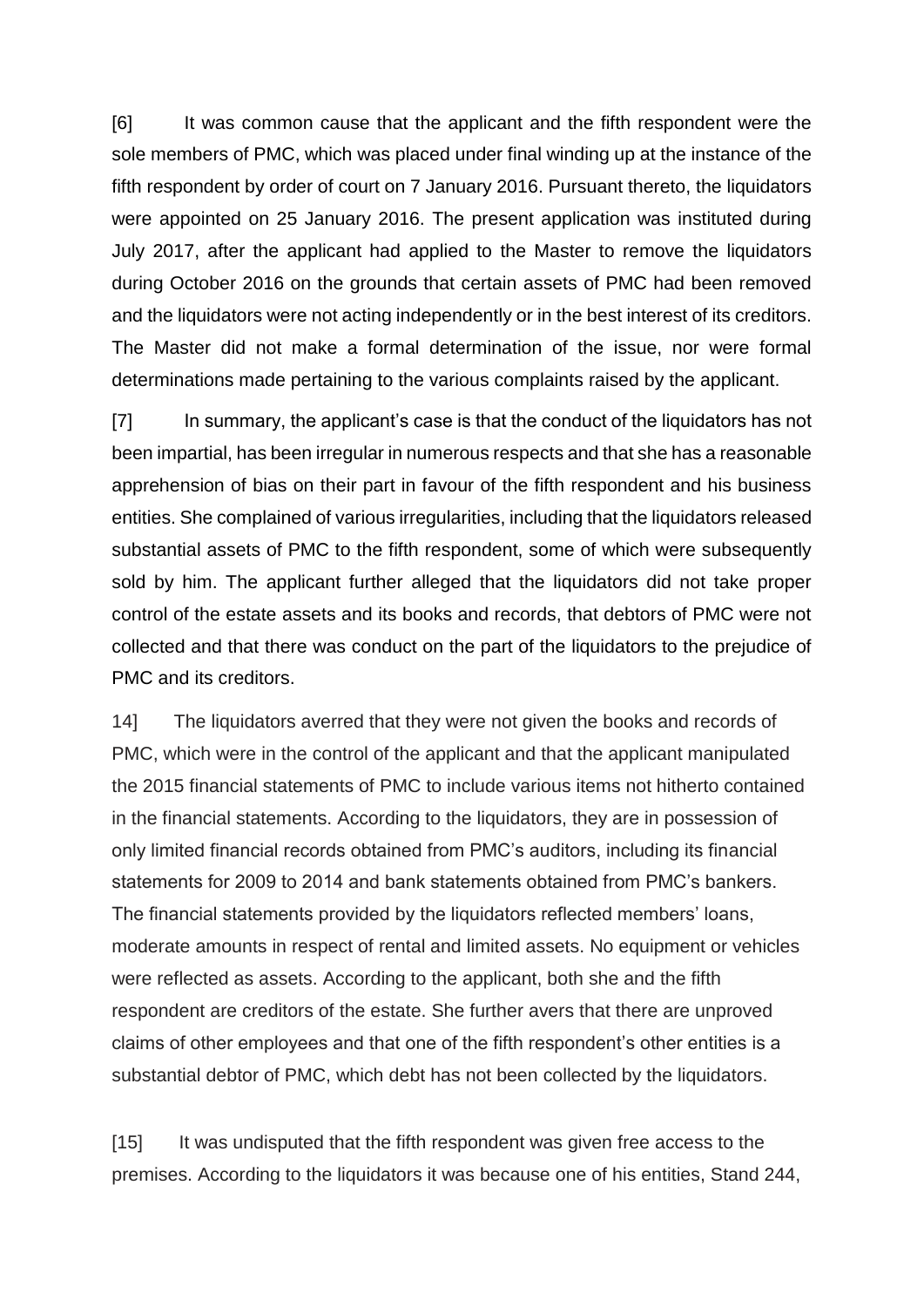owned the property and the fifth respondent conducted business from those premises through another of his entities, PMC Contractors CC.

[16] It was common cause that a valuation report of the assets was prepared by Mr Bolton who attended the premises with Mr Smit on 25 January 2016, particularizing certain assets**[\[11\]](http://www.saflii.org/za/cases/ZAGPJHC/2021/594.html#_ftn11)** and ascribing a forced sale value of R655 610 thereto. This valuation included only some of the numerous vehicles of PMC. The applicant complained that she was not provided with an asset list of all PMC's assets, despite various requests and contended that all PMC was the owner of all the vehicles.

[17] A claim by the landlord of the PMC business premises, Stand 244, represented by the fifth respondent, was admitted to proof at a first meeting of creditors on 1 April 2016. The Master accepted the claim. At the behest of the fifth respondent, the sole member of the landlord, an enquiry was convened at which the applicant was to be interrogated. The first meeting of creditors was postponed for this purpose. The applicant was warned to appear at the enquiry on 6 July 2016 and to produce certain documents. The enquiry did not proceed.

[18] The liquidators were notified by the applicant that she objected to the claim of Stand 244 as there was no rental agreement and rental was not paid by PMC. She contended that the claim also included arrear municipal charges for which PMC was not liable. There is no evidence that this claim was fully interrogated by the liquidators or that the applicant's complaint was properly considered by the liquidators. The liquidators concluded that as it was common cause that Stand 244 was the owner of the premises, rental would have to be paid and the applicant had to provide proof of her contention. The applicant in turn, alleged that the PMC bank statements and the records would reflect that no rental was paid.

[19] Various further disputes arose between the liquidators and the applicant regarding PMC's records, assets, vehicles and claims both by and against the PMC estate in relation to entities owned by the fifth respondent. This resulted in the applicant applying to the Master on 5 October 2016 for the urgent removal of the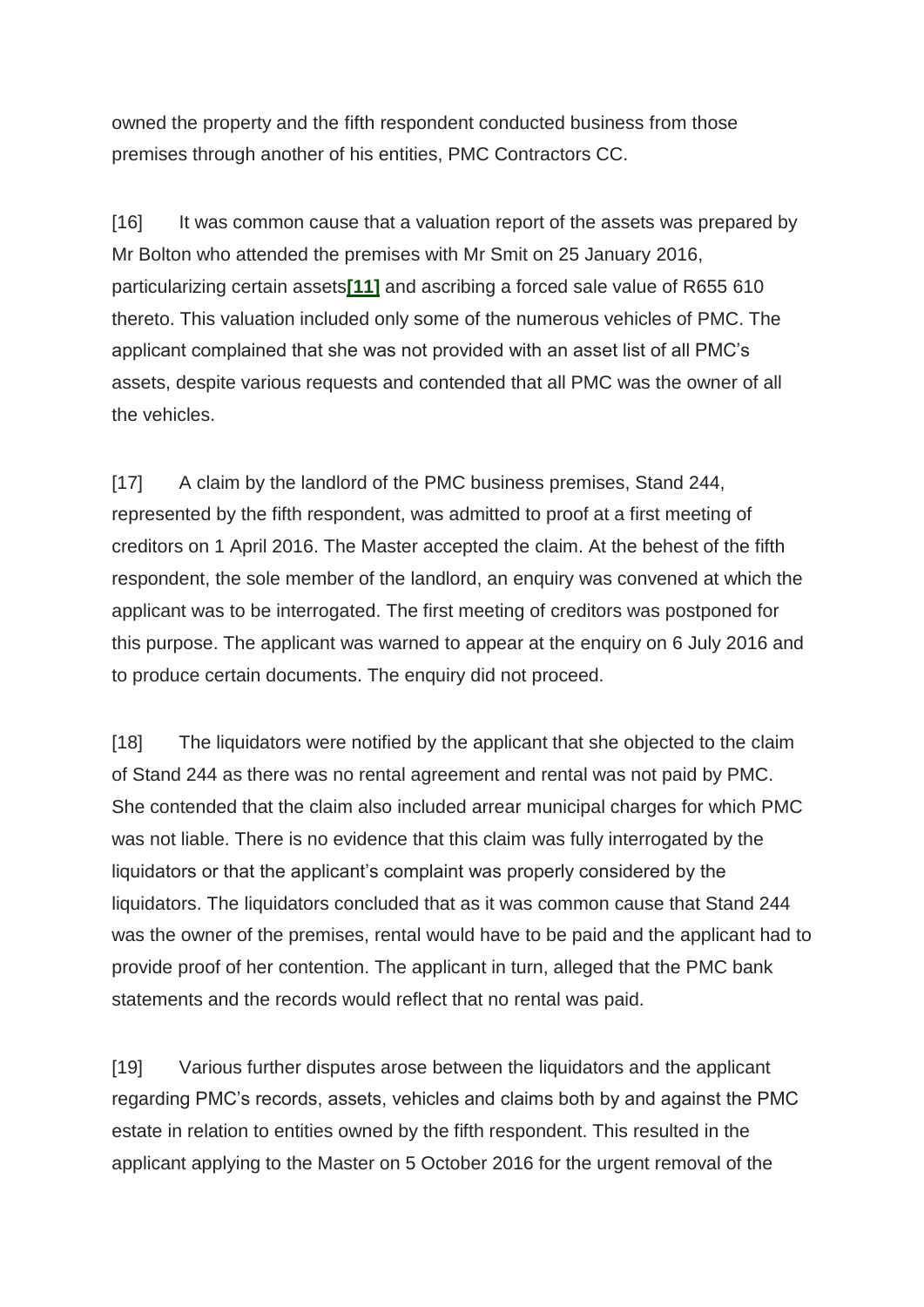liquidators on the basis that they were not acting independently and in the best interests of creditors. This request was repeated in further correspondence dated 19 October 2016 and 9 December 2016. The applicant raised further objections to the liquidators' conduct in correspondence dated 22 January 2019.

[20] The objections raised by the applicant primarily pertained to the liquidators' conduct in failing to properly secure PMC's records and assets and in allowing the fifth respondent access thereto and the removal of PMC's assets from the premises, including vehicles and equipment by the fifth respondent. Those assets were later released to the fifth respondent. Further complaints were raised pertaining to a Volkswagen motor vehicle which applicant contended a court had ruled was to be returned to PMC and the damage to the applicant's personal laptop and the destruction of information thereon. A further objection was raised regarding the liquidators' conflict of interest in using the fifth respondent's legal team, attorney Christofides and Adv Saldino at the enquiry. It was alleged that Adv Saladino had made an improper settlement proposal to the applicant to avoid the enquiry and any criminal charges by paying fifth respondent an amount as damages. The Applicant further objected to the acceptance of the Stand 244 claim, without proper investigation. A bias on the part of the liquidators was alleged as personal information had been sought only from the applicant but not from fifth respondent.

[21] In essence, the same complaints are raised by the applicant in these proceedings as those raised before the Master, save for further complaints pertaining to the sale of PMC assets which occurred later.

[50] I grant the following order:

[1] The third and fourth respondents are removed as joint liquidators of PMC Waterproofing and Roofing CC (in liquidation);

[2] The Master is directed to forthwith appoint alternative liquidators within 20 days of service of this order to: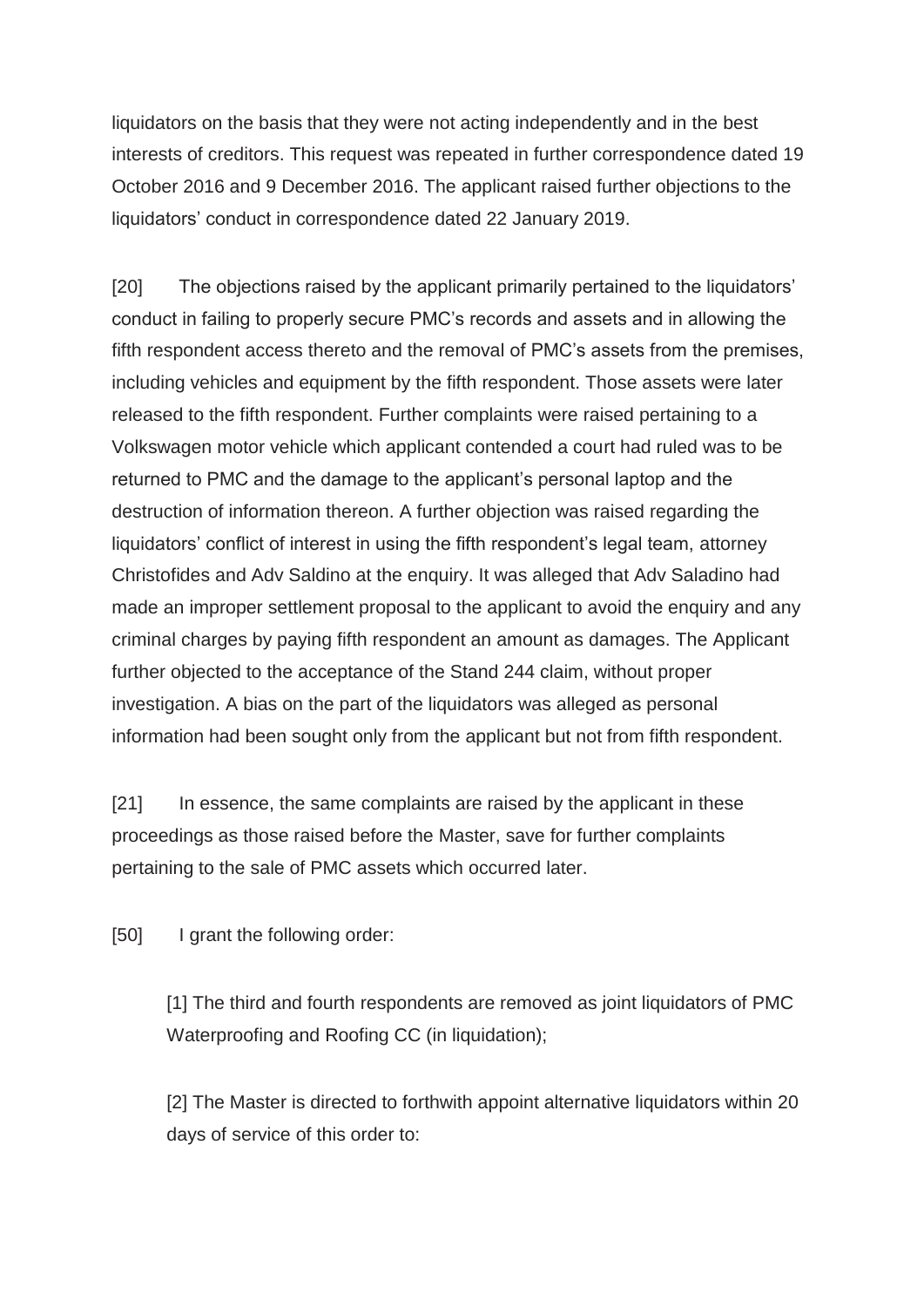[2.1] wind up the estate of PMC Waterproofing and Roofing CC (in liquidation);

[2.2] fully and comprehensively investigate:

[2.2.1] the asset and liability position of PMC Waterproofing and Roofing CC (in liquidation) at the date of its winding up;

[2.2.2] whether any assets of PMC Waterproofing and Roofing CC (in liquidation) were improperly released to the fifth respondent, what transpired with these assets and whether the estate has any claims against the fifth respondent or any of his associated entities;

[2.2.3] the administration of the said estate by the third and fourth respondents; and

[2.2.4] the applicant's objections referred to in this application, including the objections set out in the applicant's correspondence to the Master dated 5 October 2016 and 28 January 2020;

[3] The Master is directed to notify the applicant and the third to sixth respondents via email of the identities and contact details of the newly appointed liquidators forthwith upon their appointment;

[4] In addition to the ordinary execution and performance of their duties and obligations as liquidators to wind up the estate of PMC Waterproofing and Roofing CC, the newly appointed liquidators are directed to provide a detailed report pertaining to the issues in [2.2] above to the Master, the parties and the court within 90 days of date of their appointment;

[5] The Master's decision to admit the claim of Stand 244 Hughes Ext 29 CC is set aside and the claim is rejected;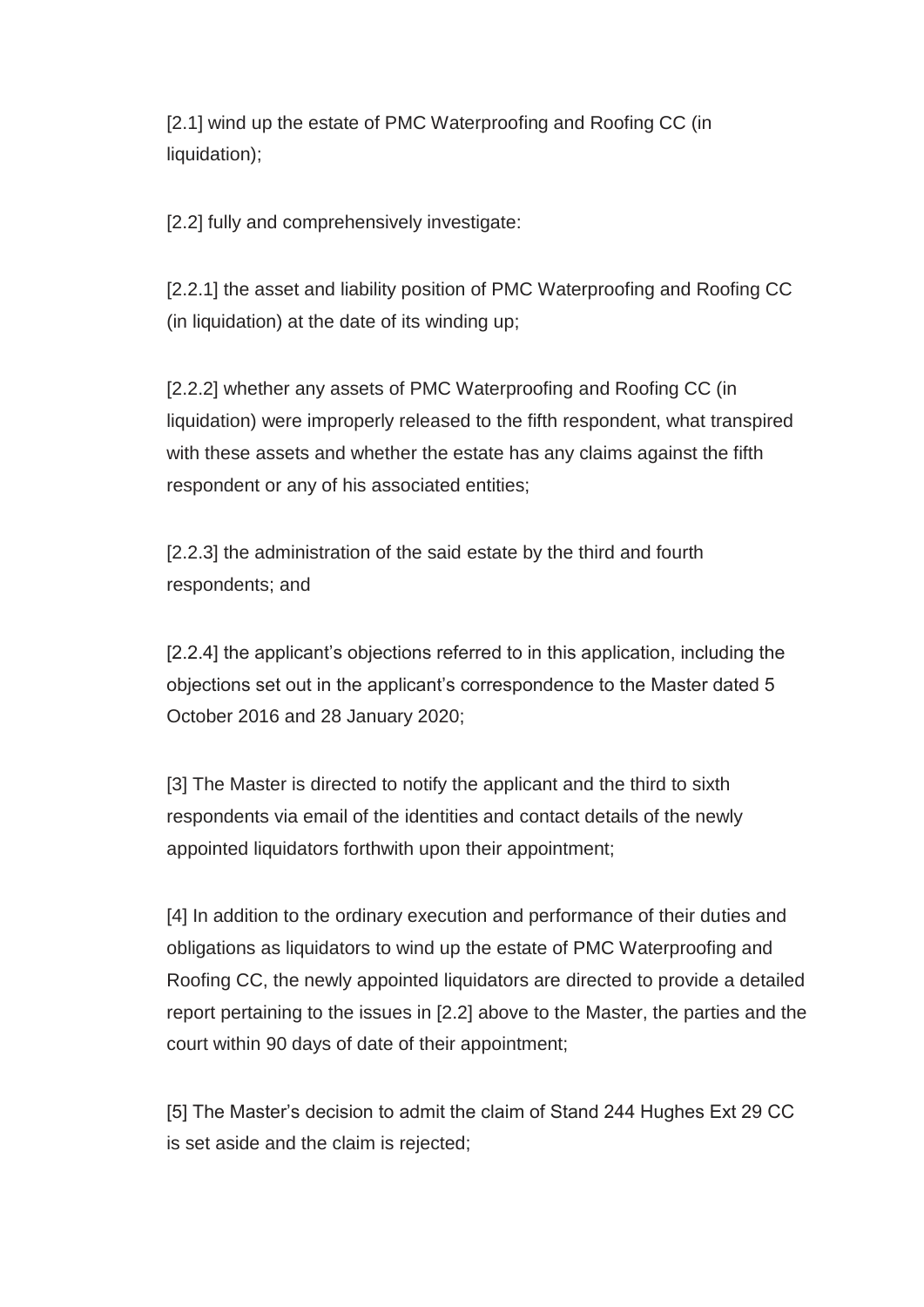[6] The remaining relief pertaining to the Master's failure to consider and uphold the applicant's objections is postponed sine die;

[7] The parties and the newly appointed liquidators are authorized to deliver supplementary affidavits which in clear and concise terms deal with the applicant's objections and the contents of the report referred to in [4] above, within 10 days of being provided with that report;

[8] The third and fourth respondents are directed to pay the costs of the application to date;

[9] A copy of this order is to be served on the Master, the fourth, fifth and sixth respondents, Stand 244 Hughes Ext 29 CC and, once appointed, on the newly appointed liquidators;

[10] A full copy of the application papers is to be provided by the applicant to the newly appointed liquidators forthwith upon their appointment.

# **[Rooplal N.O v Khangela and Another \(11111 / 2020\) \[2021\] ZAGPJHC 667 \(5](http://www.saflii.org/za/cases/ZAGPJHC/2021/667.html)  [November 2021\)](http://www.saflii.org/za/cases/ZAGPJHC/2021/667.html)**

Liquidator-of bank- seller of motor vehicle on instalments thus liquidated-effect Liquidator-of bank- bondholder thus liquidated-effect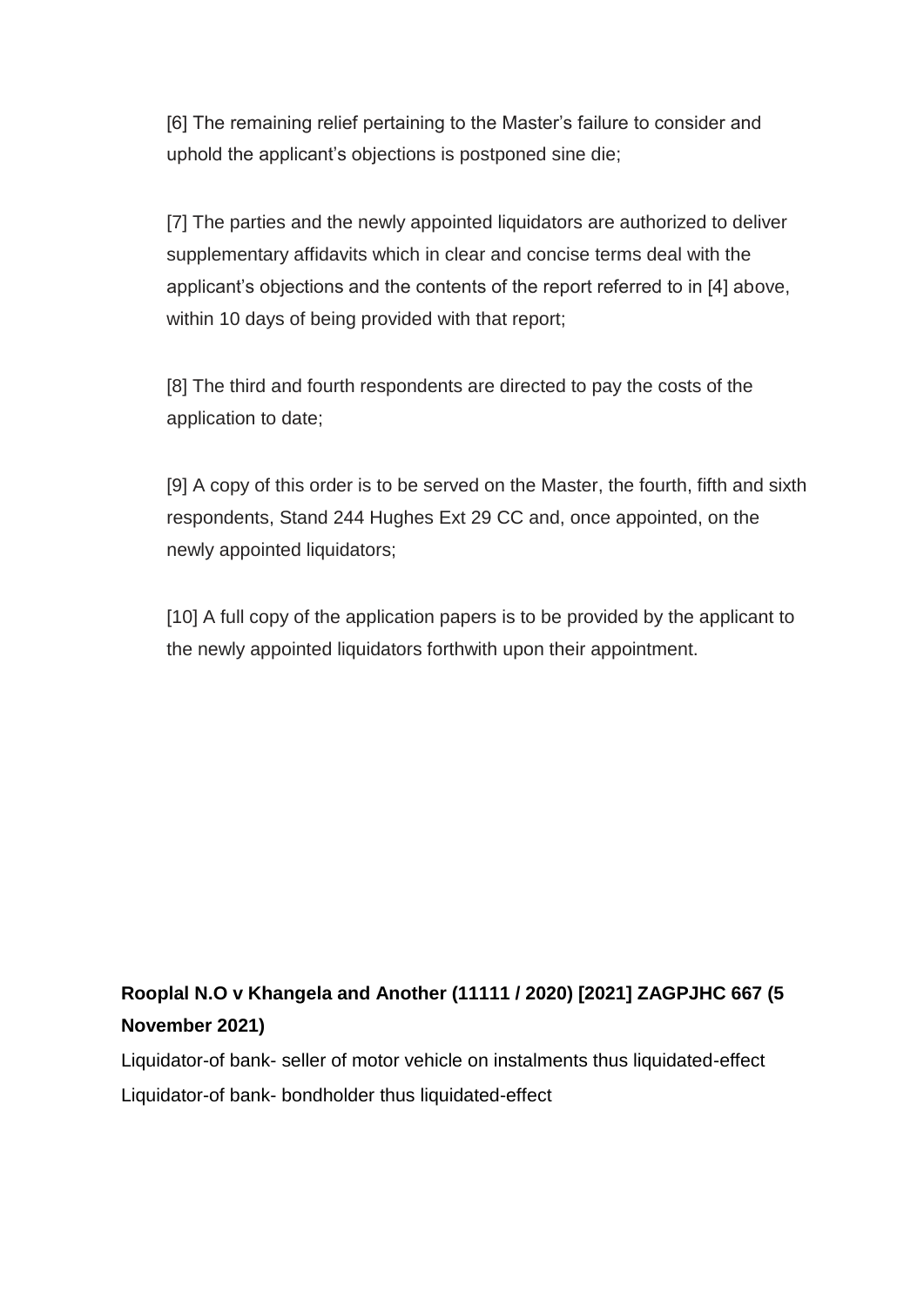1 The applicant, Mr. Rooplal, is the liquidator of VBS Bank. In 2017, VBS entered into two credit agreements with the first and second respondents, Mr. and Mrs. Khangela. The first agreement, a motor vehicle credit agreement, financed the purchase of a Mercedes Benz. The second agreement, a mortgage credit agreement, financed the purchase of Mr. and Mrs. Khangela's home.

2 VBS went into liquidation in 2018. Apparently because Mr. Khangela's income was derived from a contract he had with VBS at the time, and which Mr. Rooplal cancelled on VBS' liquidation, Mr. and Mrs. Khangela fell into arrears on their repayments due under both the credit agreements.

3 In this application, Mr. Rooplal seeks the return of the motor vehicle, and judgment for the amount outstanding on the motor vehicle credit agreement, less the market value of the Mercedes at the point of its return. Mr. Rooplal also seeks judgment for the full accelerated amount due on the mortgage credit agreement.

4 My sister Robinson AJ granted the relief sought in relation to the motor vehicle credit agreement on 28 April 2021. She postponed the application for the money judgment on the mortgage credit agreement *sine die*, in order to allow Mr. Rooplal to comply properly with section 129 (1) of the National Credit Act 34 of 2005 ("the Act"). Robinson AJ's judgment is reported as *Rooplal N.O. v Khangela* [2021] ZAGPJHC 516 (28 April 2021).

5 Mr. Rooplal re-enrolled the application for a money judgment on the mortgage credit agreement before me on 28 October 2021.

6 The general rule, established in *Absa Bank v Mokebe* **[2018 \(6\) SA 492](http://www.saflii.org/cgi-bin/LawCite?cit=2018%20%286%29%20SA%20492)** (GJ) ("*Mokebe*"), is that, where the mortgaged property is a home, Judges of this Division will not entertain and determine an application for a money judgment on a mortgage credit agreement separately from the application to execute against the mortgaged property. The money judgment forms part of the cause of action for the application for leave to execute. Whether or not the money judgment should be granted is inextricably bound up with the question of whether execution against the mortgaged property is proportionate, within the meaning of the decisions of the Constitutional Court in *Jaftha v Schoeman; Van Rooyen v Stoltz* **[\[2004\] ZACC 25](http://www.saflii.org/za/cases/ZACC/2004/25.html)**; **[2005 \(2\) SA 140](http://www.saflii.org/cgi-bin/LawCite?cit=2005%20%282%29%20SA%20140)** (CC) and in *Gundwana v Steko Development CC* **[2011 \(3\) SA 608](http://www.saflii.org/cgi-bin/LawCite?cit=2011%20%283%29%20SA%20608)** (CC).

In the circumstances I make the following order: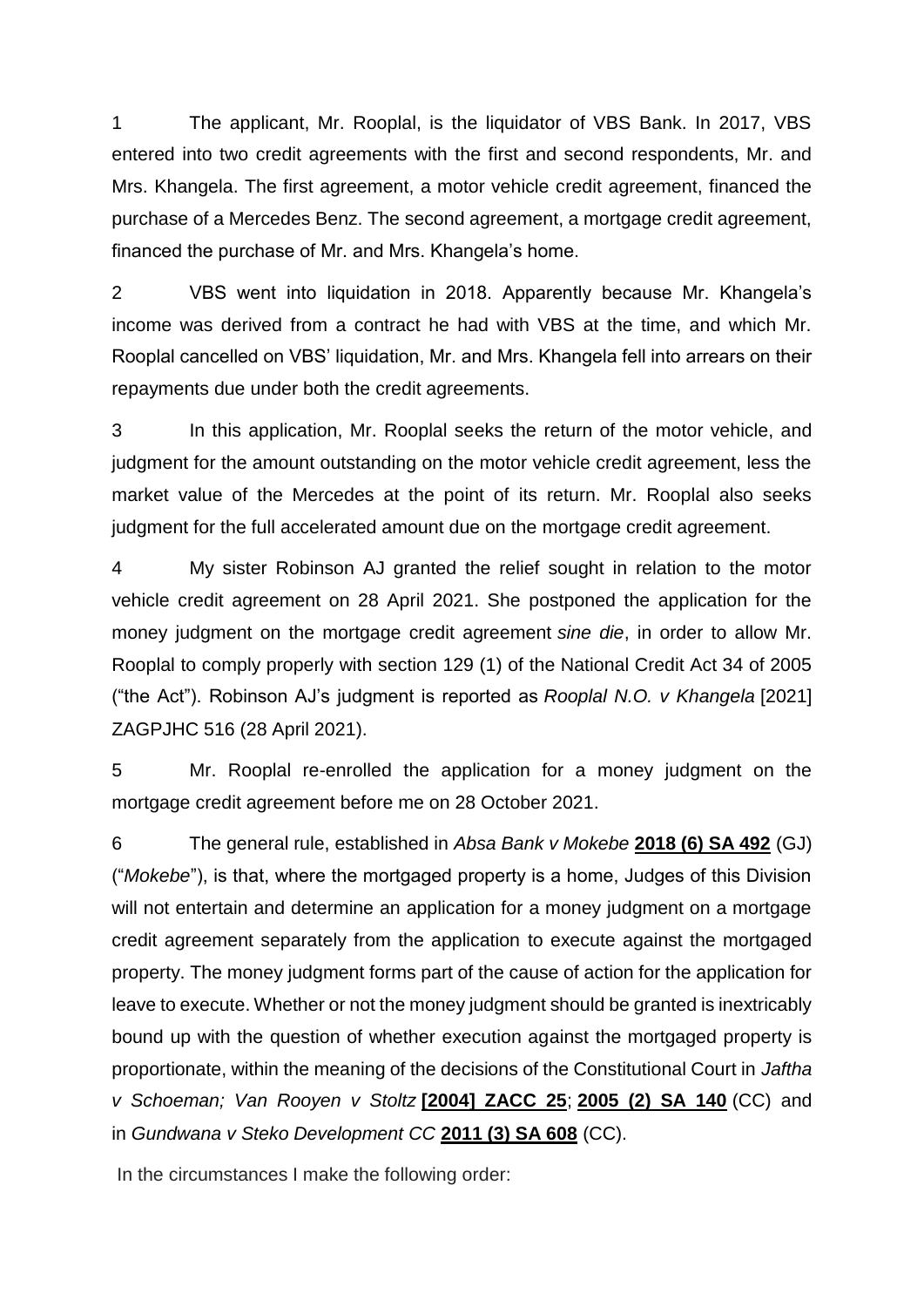[29.1] The cancellation of the Sale on Suspensive conditions, concluded between VBS Mutual Bank and the first respondent ("the vehicle finance agreement") (FA8 to the founding affidavit) is confirmed;

[29.2] The first respondent is ordered to return the Mercedes Benz vehicle being the subject matter of the vehicle finance agreement to the applicant;

[29.3] The first respondent is ordered to pay the sum of R2,555,191.66 plus interest at the agreed rate of prime, calculated daily and compounded monthly in arrears from 29 February 2020 until date of full payment, less the market value of the vehicle as determined in terms of the vehicle finance agreement;

[29.4] As against the respondents and in respect of the relief sought in respect of the Large Mortgage Credit Agreement concluded between VBS Mutual Bank and the respondents (FA4 to the founding affidavit)

[29.4.1] this application is adjourned;

[29.4.2] the applicant is ordered to deliver a section 129(1) notice to the second respondent by sending such notice by prepaid registered post to the following address: 77 Milkwood Ext 23, Ormonde, Johannesburg, 2091.

[29.5] The costs of this application are reserved.

[29.6] The applicant is permitted to approach this court with its papers suitably supplemented to provide proof of notification.

## **[Blue Nightingale 709 \(Pty\) Ltd v Nkwe Platinum South Africa \(Pty\) Ltd and](http://www.saflii.org/za/cases/ZAGPJHC/2021/660.html)  [Others \(28760/21\) \[2021\] ZAGPJHC 660 \(9 November 2021\)](http://www.saflii.org/za/cases/ZAGPJHC/2021/660.html)**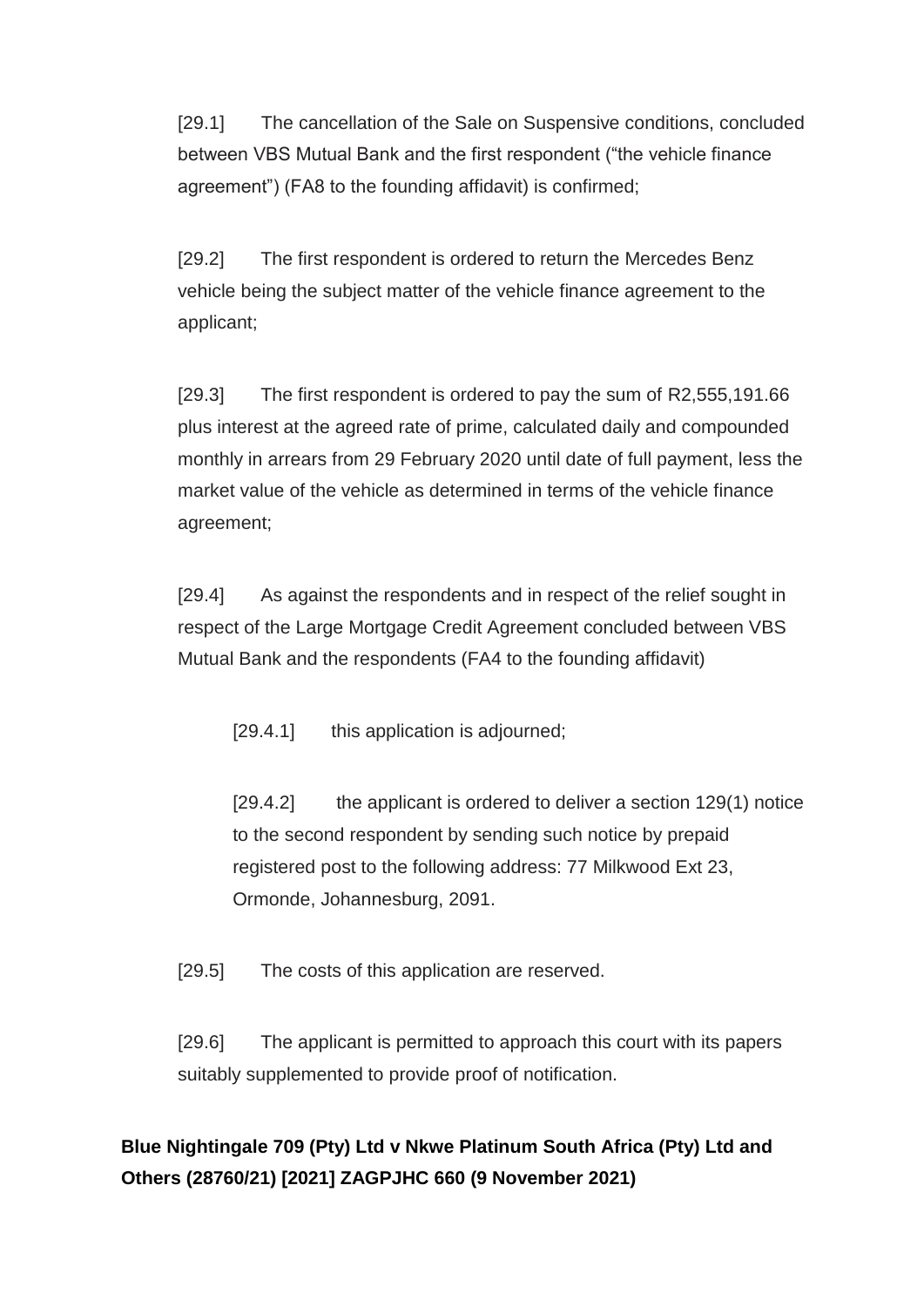Business rescue- plan –time to publish- by notice-possible to do this- extension granted by Under s 150(5) of the Act, a business rescue plan must be published within 25 business days on which the BRP is appointed. It is common cause that in this case the date for publication was 2 June 2021. On the 1 June 2021, the BRP addressed a notice to all creditors seeking an extension of the publication date. It stated that: "*failure to provide us with a signed copy of this letter will be deemed to be consent to this extension*". Nightingale says that s 150(5)(b)**[\[15\]](http://www.saflii.org/za/cases/ZAGPJHC/2021/660.html#_ftn15)** requires express consent from creditors for an extension, and that the BRP was not entitled to assume that silence meant consent.

1. The applicant in this matter, Blue Nightingale Trading 709 (Pty) Ltd (Nightingale) is a minority shareholder in the first respondent, Nkwe Platinum South Africa (Pty) Ltd (Nkwe SA). The second respondent, Nkwe Platinum Limited (Nkwe Ltd), is the majority shareholder. On 27 April 2021 Nkwe SA adopted a resolution placing it into business rescue under s 129 of the Companies Act 71 of 2008 (the Act). The third respondent, Mr van der Merwe, was appointed as the business rescue practitioner (the BRP). He has published a business rescue plan. However, on 25 July 2021 Nightingale was granted urgent interim relief. That relief interdicted the proposed meeting of creditors convened by the BRP for purposes of voting on that plan, pending the outcome of the present application before me.

2. In this application, Nightingale seeks the following relief:

2.1. An order declaring that the resolution placing Nkwe SA into business rescue is void (the first prayer).

2.2. Alternatively, an order setting aside the resolution in terms of s130(1)(a) of the Act (the second prayer).

2.3. Further alternatively, an order declaring that the business rescue lapsed on 2 June 2021 (the third prayer).

2.4. An order declaring that Nightingale is entitled to nominate directors to the board of Nkwe SA and that those persons so nominated should hold office from the date of their nomination. Alternatively, ordering Nkwe SA to convene a meeting of shareholders for the purposes of appointing a new board of directors or at least two new directors nominated by the applicant (the fourth prayer).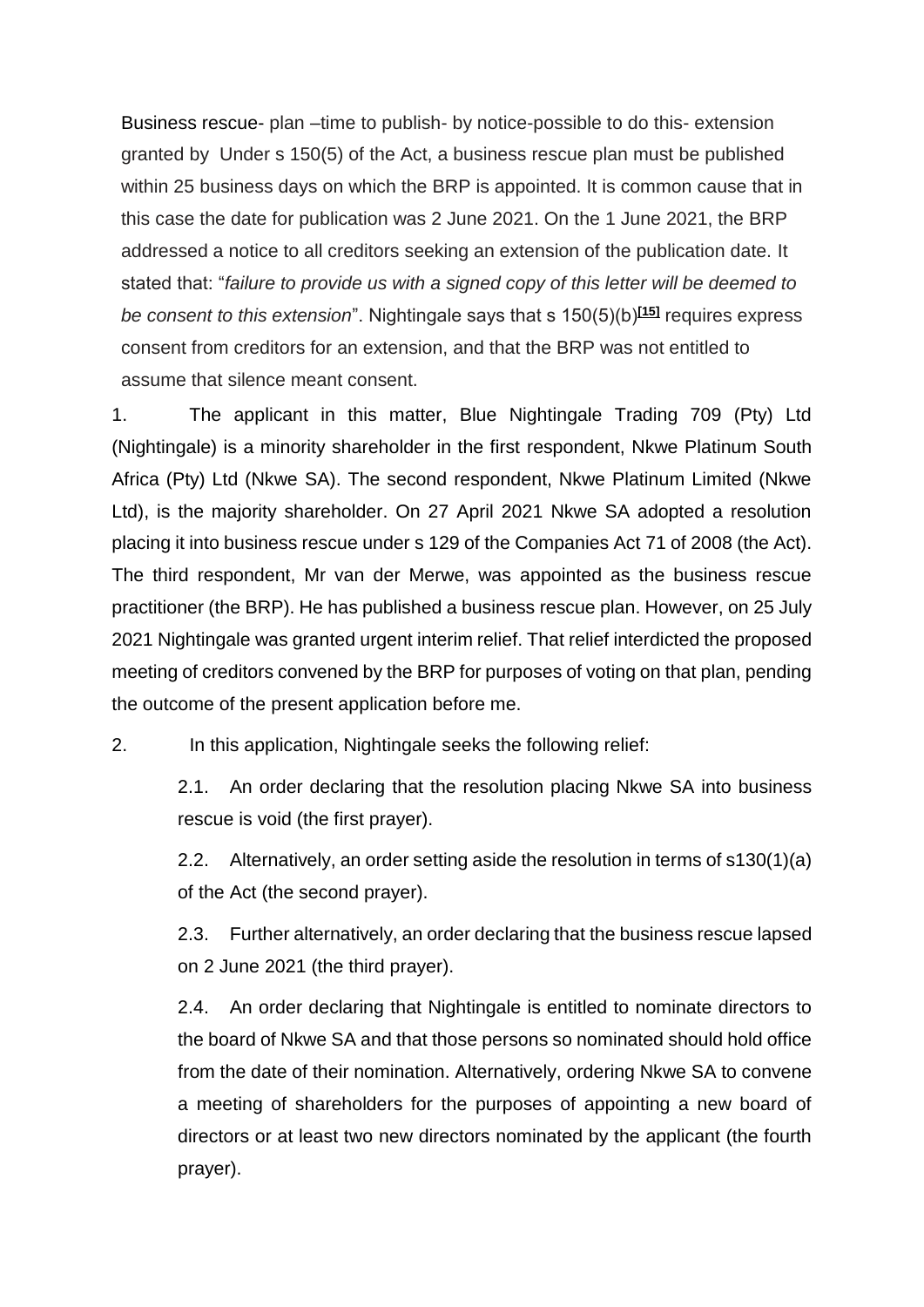3. Nkwe SA and Mr van der Merwe oppose the relief sought, as does Nkwe Ltd. No relief is sought against the fourth respondent, the Companies and Intellectual Properties Commission, and, unsurprisingly, it has not engaged in the litigation.

#### BACKGROUND

4. Nkwe SA was incorporated under the previous **[Companies Act, with](http://www.saflii.org/za/legis/consol_act/ca2008107/)** its articles of association having been adopted in 2002. It is common cause that as it did not adopt a memorandum of incorporation, under the Act it is bound by its articles, which are deemed to be its memorandum of incorporation (MOI).

5. In May 2006 Nkwe Ltd, Nkwe SA and Nightingale concluded a BEE transaction in terms of which Nightingale would be issued with 30% of the issued share capital in Nkwe SA. The terms of this agreement were recorded in a shareholders' agreement (the SHA). The terms of both the MOI and the SHA are key to certain of the prayers sought in the Notice of Motion. I will deal with these relevant terms in more detail later in this judgment when it is more appropriate to do so.

6. The 2006 transaction took place in a broader context. This involved Nkwe Ltd acquiring a prospecting right in relation to certain property from another South African company, which is not a party to this litigation. The prospecting right asset was subsequently assigned by Nkwe Ltd to Nkwe SA. According to Nkwe Ltd. this was for financial reporting purposes. A loan, equal to the acquisition costs, was created in favour of Nkwe Ltd. The latter entity refers to this loan as the "equity loan". The term is useful as it serves to distinguish this loan from others that were extended by Nkwe Ltd to Nkwe SA. The equity loan was initially recognised in the balance sheet of Nkwe Ltd as a financial liability. In the 2018 annual financial statements it was reclassified as an equity. It was similarly treated in the same way in the 2019 annual financial statements. As will become clearer later, Nightingale takes issue with this reclassification.

 In the founding affidavit Nightingale makes a number of assertions aimed at establishing that Nkwe SA was not in financial distress and that the cessation of funding by Nkwe Ltd in April 2021 in reality was simply a scheme to rid Nkwe SA or Nkwe Ltd of the minority shareholder. It has to be said that there is very little evidence in the founding affidavit, if any, to back up the assertions. In the main, Mr Pandor's statements are broadly stated conclusions that he draws from various events that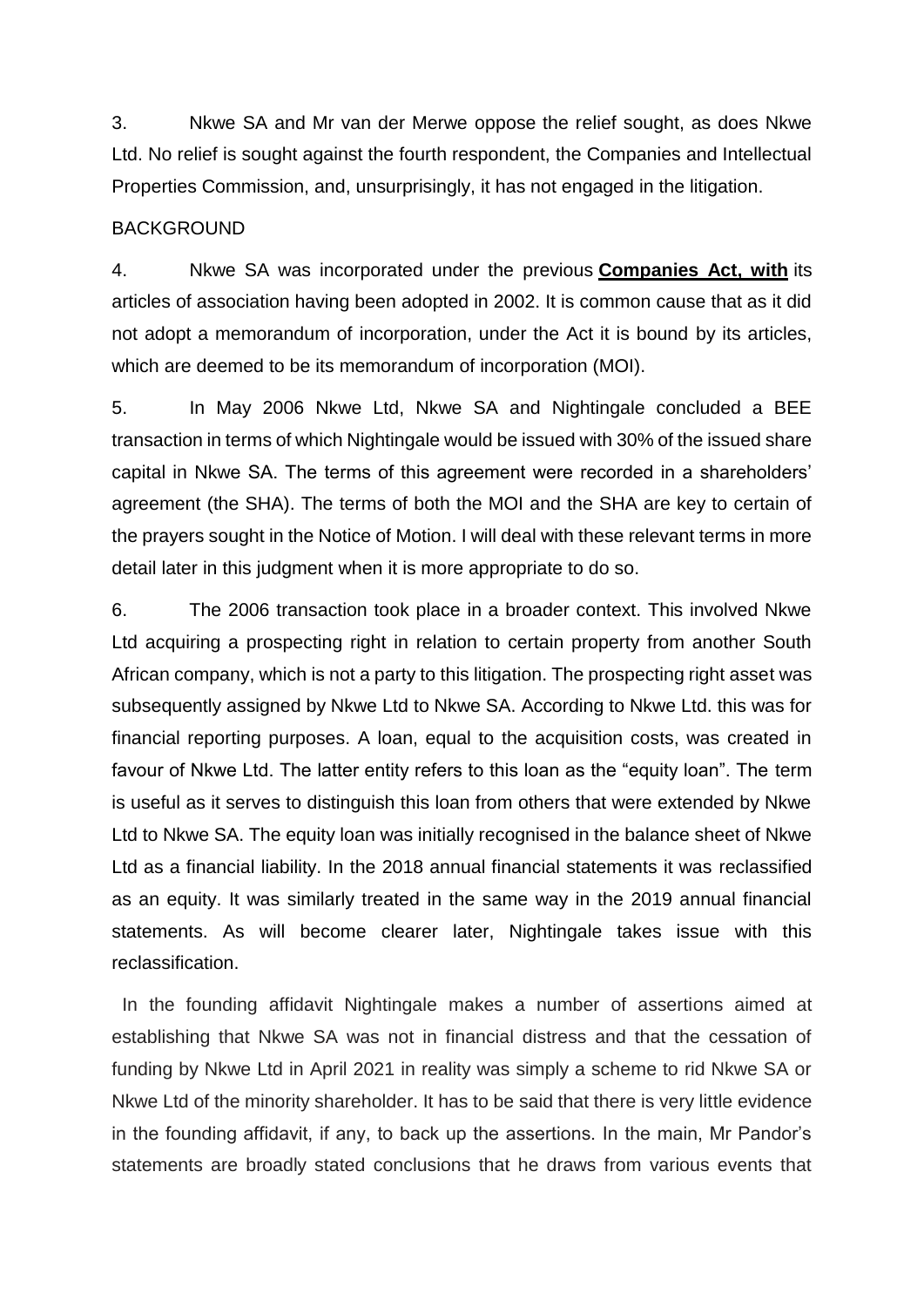occurred. So, for example, he refers to the refusal by the board to recognise Nightingale's appointment of two substitute directors as evidencing "*a scheme to bypass*" Nightingale so that Nkwe Ltd "*could simply reap the benefits from the operations of the mine without our participation*". It is highly doubtful whether Nightingale could simply appoint new directors to the board with immediate effect, as it attempted to do. The board's rejection of the attempt to do so is hardly evidence of the scheme asserted to exist by Nightingale.

73. Under s 150(5) of the Act, a business rescue plan must be published within 25 business days on which the BRP is appointed. It is common cause that in this case the date for publication was 2 June 2021. On the 1 June 2021, the BRP addressed a notice to all creditors seeking an extension of the publication date. It stated that: "*failure to provide us with a signed copy of this letter will be deemed to be consent to this extension*". Nightingale says that s 150(5)(b)**[\[15\]](http://www.saflii.org/za/cases/ZAGPJHC/2021/660.html#_ftn15)** requires express consent from creditors for an extension, and that the BRP was not entitled to assume that silence meant consent.

74. The BRP in his affidavit attaches letters confirming the express consent of four creditors, representing 96.31% of the voting interests in the business rescue, in favour of the extension. An express approval by Nkwe Ltd for a further extension was given on 25 June 2021. Nkwe Ltd represents 95.93% of the voting interests. Clearly, the requirements of s 150(5)(b) were satisfied in that in each instance, the extension was approved by the holders of a majority of creditors' voting interests. There is no merit in Nightingale's case in this regard, and counsel was well advised to refrain from addressing it in his oral submissions.

75. This was the final attack on the validity of the business rescue process. Its failure means that that process must continue. This being the case, for reasons I stated earlier, it is not necessary to consider the final prayer for relief.

#### CONCLUSION AND ORDER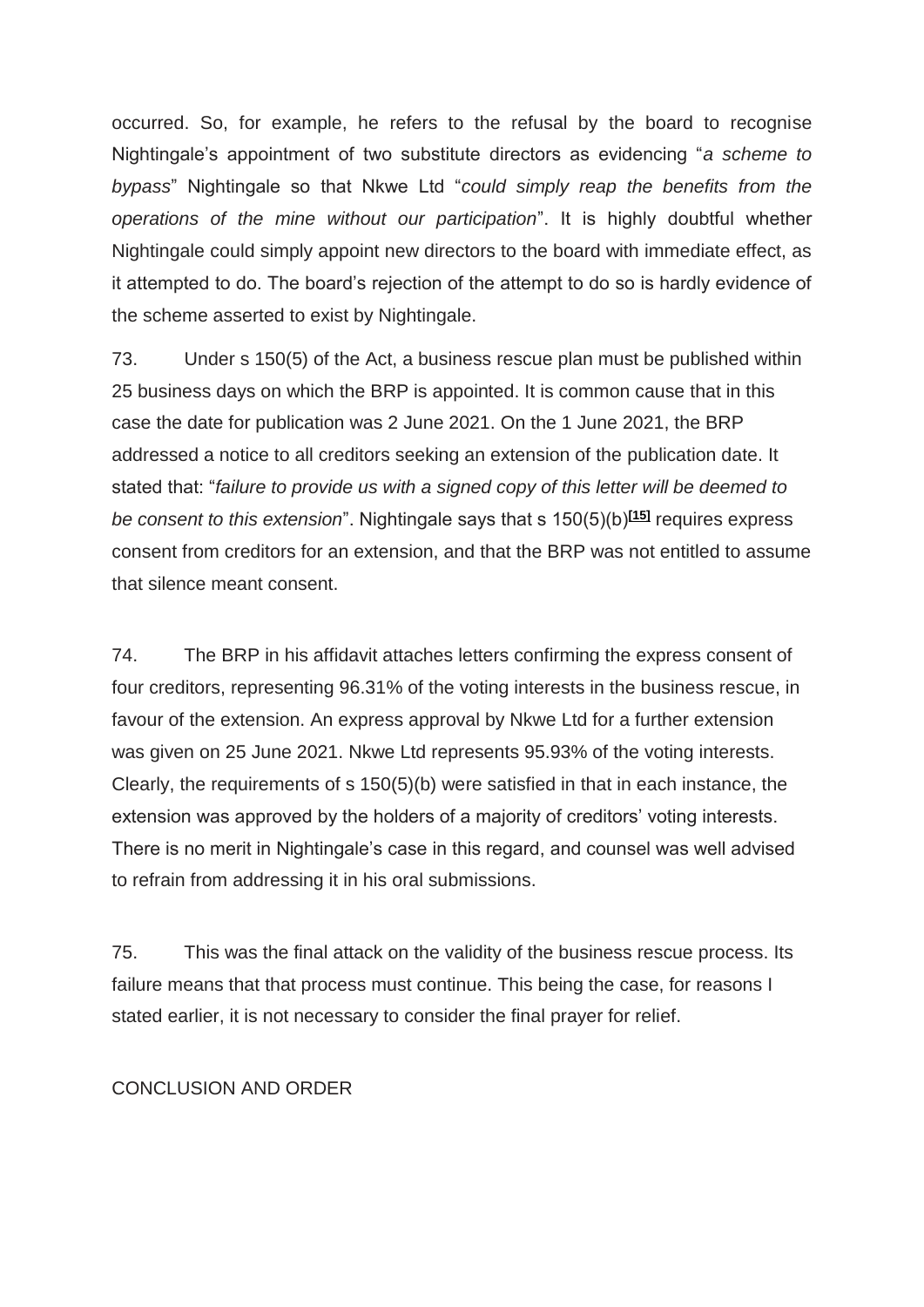76. It follows that there is no merit in any of the bases relied upon by Nightingale to assail the business rescue process.

77. I make the following order:

"The application is dismissed with costs, such costs to include those of two counsel, one being senior counsel."

# **[NCA Plant Hire CC v Blackfield Group Holdings \(Pty\) Limited \(39508/2019\)](http://www.saflii.org/za/cases/ZAGPJHC/2021/741.html)  [\[2021\] ZAGPJHC 741 \(26 November 2021\)](http://www.saflii.org/za/cases/ZAGPJHC/2021/741.html)**

Concursus creditorum-can be side-stepped if applicant and respondent reaches a settlement agreement

[1] This matter came before me in the Opposed Motion Court on Monday, 22 November 2021, which was the return day of a provisional liquidation order granted at the instance of the applicant ('NCA Plant Hire') against the respondent ('Blackfield Group') by Miltz AJ on 20 May 2021. On that day, this Court in fact issued an order placing Blackfield Group under a provisional winding-up order in the hands of the Master, coupled with a *rule nisi* calling on all interested parties to show cause 'on a date to be arranged with the registrar' why the provisional winding-up order should not be final.

[2] On the return day, which incidentally was arranged by Blackfield Group's Attorneys, NCA Plant Hire applied for the provisional winding-up Order to be made final, whilst Blackfield Group contended that the *rule nisi* should be discharged and the winding application dismissed.

[3] The respondent contends that the provisional order should be discharged on the basis *inter alia* that the dispute between the applicant and the respondent in the winding-up application had become resolved between them in that a written settlement agreement was concluded. The said agreement was constituted by and incorporated into correspondence exchanged between the legal representatives of the parties during August and September 2021. It is the case of the respondent that an agreement between the parties came into existence by virtue of an offer made by respondent's attorneys to the applicant's attorneys on 31 August 2021, which offer was accepted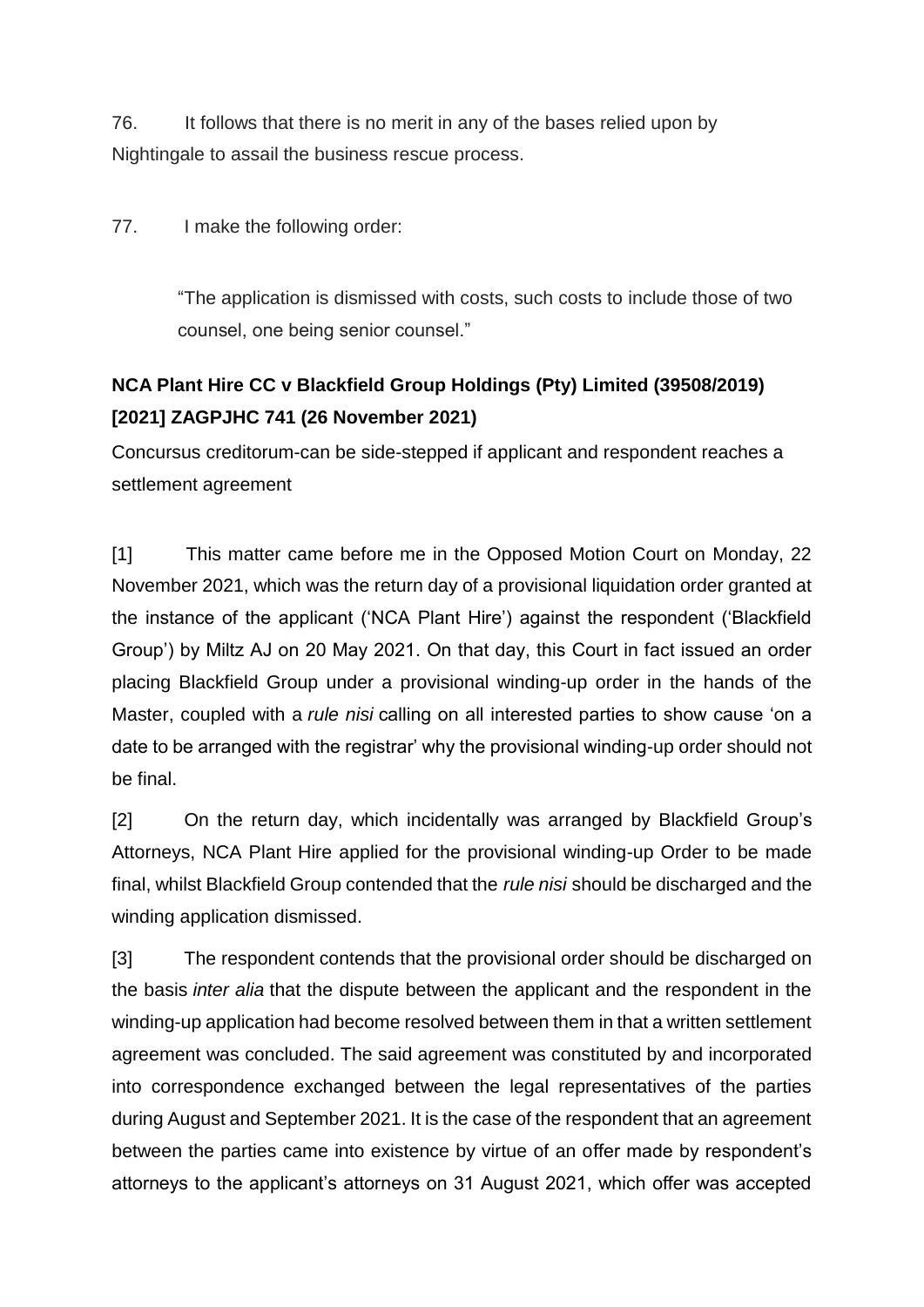clearly and unequivocally on 1 September 2021. The acceptance of the offer, which was contained in an email from the applicant's attorneys to the respondent's attorneys, reads as follows:

'Kindly take note that we have received instructions to accept the proposed settlement. Our client further instructed us to proceed to draft a settlement agreement in this regard, as such we are attending to draft same, which you will receive during the course of early next week.'

[4] Having regard to the aforegoing, I have very little doubt that a settlement agreement was concluded between the parties. There was clearly an offer made, which offer was unequivocally accepted – classic offer-and-acceptance, resulting in a binding contract. It was an express term of the said agreement that on the return day, the provisional winding-up order was to be discharged. On the basis of the aforegoing alone, the provisional order stands to be discharged.

[5] The applicant contends, however, that an agreement did not come into existence as it was a condition that the settlement should be incorporated into a written settlement agreement, presumably to be signed by the parties before the agreement would be binding on them. A very superficial reading of the correspondence, especially the extract referred to above, belies this contention. The wording is clear – the proposed settlement was accepted by the respondent.

[6] It is trite that, in interpreting contracts and any other legal instruments, the logical point of departure remains the language of the provision itself. *In casu*, the words used in the exchange of correspondence between the legal representatives lend itself to one interpretation, and one interpretation only, that being that the dispute between the parties has been compromised. The agreement reached by the applicant and the respondent should therefore be given effect to and the provisional winding-up order ought to be discharged.

[7] The applicant also submits that it cannot be accepted that a settlement agreement came into existence because, so the argument goes, an agreement of compromise could only be concluded by the duly appointed provisional liquidators. That is so, according to the applicant, because a *concursus creditorum* had been instituted and the settlement agreement would be to the detriment and prejudice of the general body of creditors. There is no merit in this contention on either a factual or a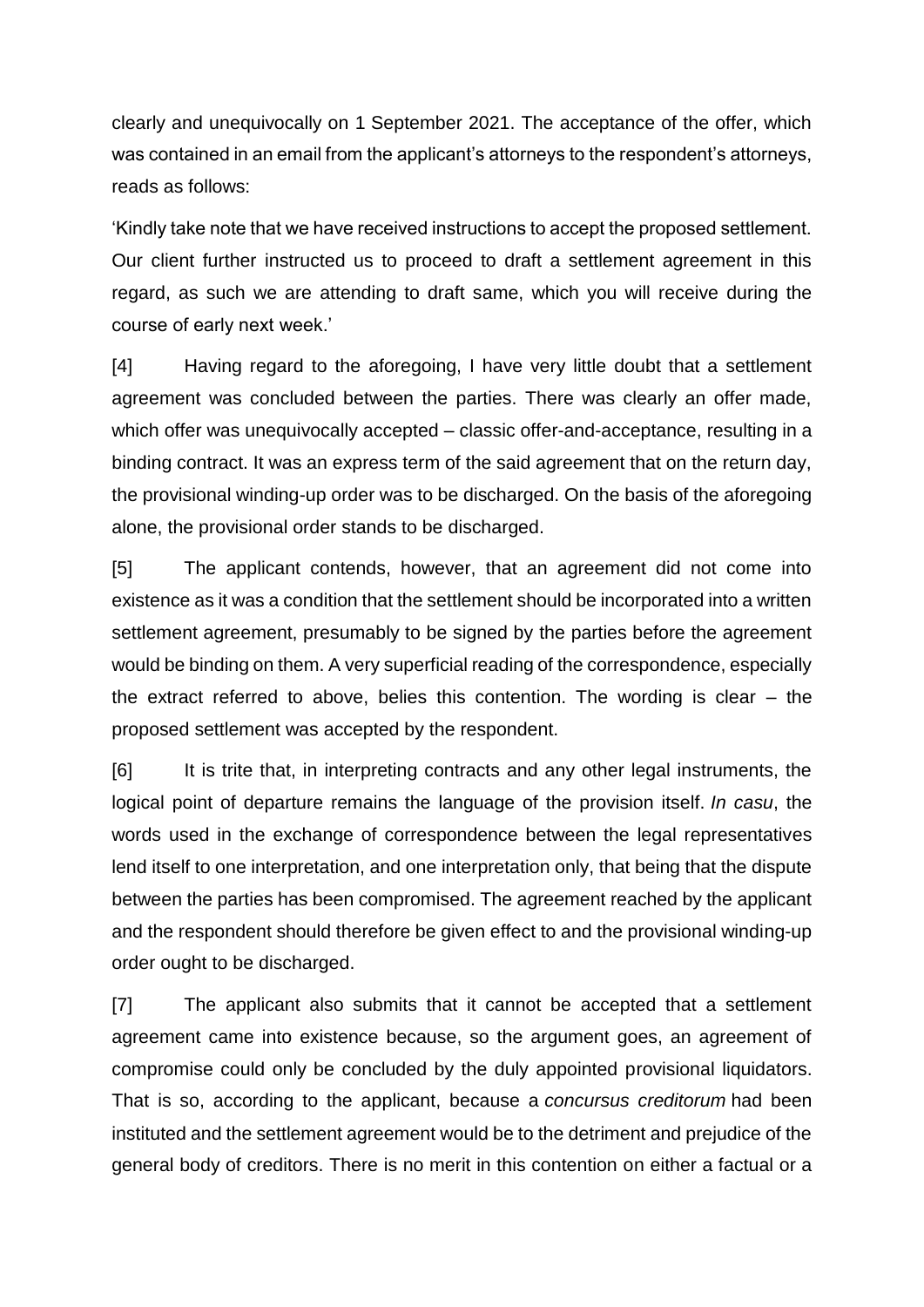legal basis. There is no evidence that there has been a creditors meeting, and therefore it cannot be said that *concursus creditorum* has been instituted. Moreover, the respondent has as yet not been finally liquidated, which is a step which can only be taken at the behest of the applicant. The applicant is *dominus litis* in the liquidation application, not the provisional liquidators. And if the applicant decides to settle the dispute at the heart of the liquidation application, it is within its rights to do so.

[8] In the circumstances, the provisional winding-up order should be discharged.

[9] As contended by Mr Hollander, who appeared on behalf of the respondent, there is another reason why the rule should be discharged. That relates to the fact, so Mr Hollander submitted, that the respondent is not factually insolvent. I agree with this submission. On the uncontested and undisputed evidence before me, it cannot be said that the respondent is factually insolvent

## **[Ex Parte Eckhoff N.O and Another; Ex Parte; Eckhoff N.O and Another](http://www.saflii.org/za/cases/ZAWCHC/2021/233.html)  [\(17697/21; 17696/21\) \[2021\] ZAWCHC 233 \(17 November 2021\):](http://www.saflii.org/za/cases/ZAWCHC/2021/233.html)**

Provisional Trustees-extension of powers and not s 69(3) of Insolvency Act- section 69 will serve as an adequate alternative. The process does not appear to be logistically viable and neither cost nor time effective.

Provisional Liquidators-extension of powers in form of interdictory relief-granted- s 386 of the 1973 Companies Act

[1] Two ex parte urgent applications came before me on 27 October 2021. In matter under case number 17697/21 the applicants sought the extension of their powers as joint liquidators in the insolvent estate of a provisionally liquidated close corporation known as JCICC Network 100 CC ("the JCICC application"). In matter under case number 17696/21 the joint provisional trustees in the insolvent estate of Mr and Mrs Swartz sought substantially the same relief ("the Swartz application").

[2] In addition, in both matters, the applicants sought an order authorising the South African Police Services or the Sheriff of the High Court to enter and search any premises at which property belonging to the insolvent close corporation and joint estate is found and to take possession of such property.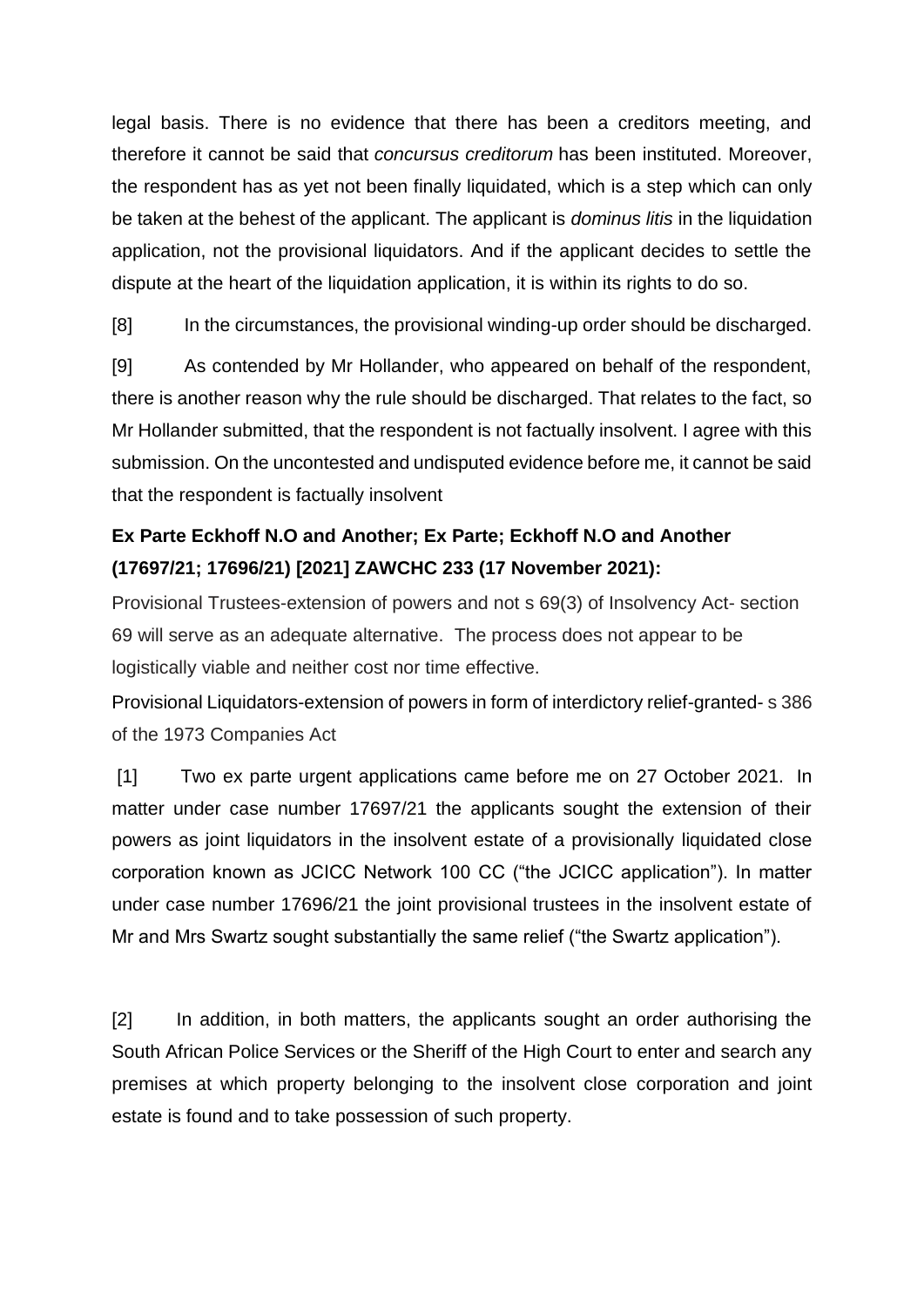[3] Although the applications were launched on an ex parte basis both, out of caution, were served on the insolvents, Mr. and Mrs. Swartz. The result of this cautionary approach was that Mr. Sitzer, the Swartz' attorney, and counsel appeared on the hearing date in both applications seeking an opportunity for Messrs Sitzer and Swartz to file opposing papers in both applications. After argument the request was granted and the matters were postponed with directives for the filing of affidavits, if any, by Wednesday 3 November 2021. Messrs Sitzer and Swartz filed affidavits. The applicants replied and both applications were argued on 5 November 2021.

[4] This Court granted orders in respect of both applications individually on Monday 8 November 2021, without reasons, but with the undertaking that reasons will be provided at a later stage. Although the two applications are distinct from each other there is a substantial amount of overlap between the parties involved and the facts that underlie both matters. For that reason, a single judgment is handed down containing the reasons for both orders issued.

[5] Two issues required consideration. Whether the applicants in both applications have made out a case for the extension of their powers as liquidators and provisional trustees. Further, whether the applicants have made out a case for an interdict to search and find property belonging to the insolvent estates.

### **THE JCICC APPLICATION**

[6] Prior to JCICC's provisional liquidation Mr Swartz was its sole member. From the record it appears that a commercial relationship of significant value existed between JCICC and Standard Bank. This relationship was regulated by business loan, instalment sales and commercial property finance agreements. JCICC defaulted on its obligations in terms of these agreements and its conduct resulted in Standard Bank applying for its liquidation based on a claim of R 12 million excluding interest and costs.

[27] In both applications the applicants have established a clear right. The liquidators in terms of s 386 of the 1973 Companies Act while the trustees in terms of s 69(1) of the Insolvency Act. Having established a clear right this Court was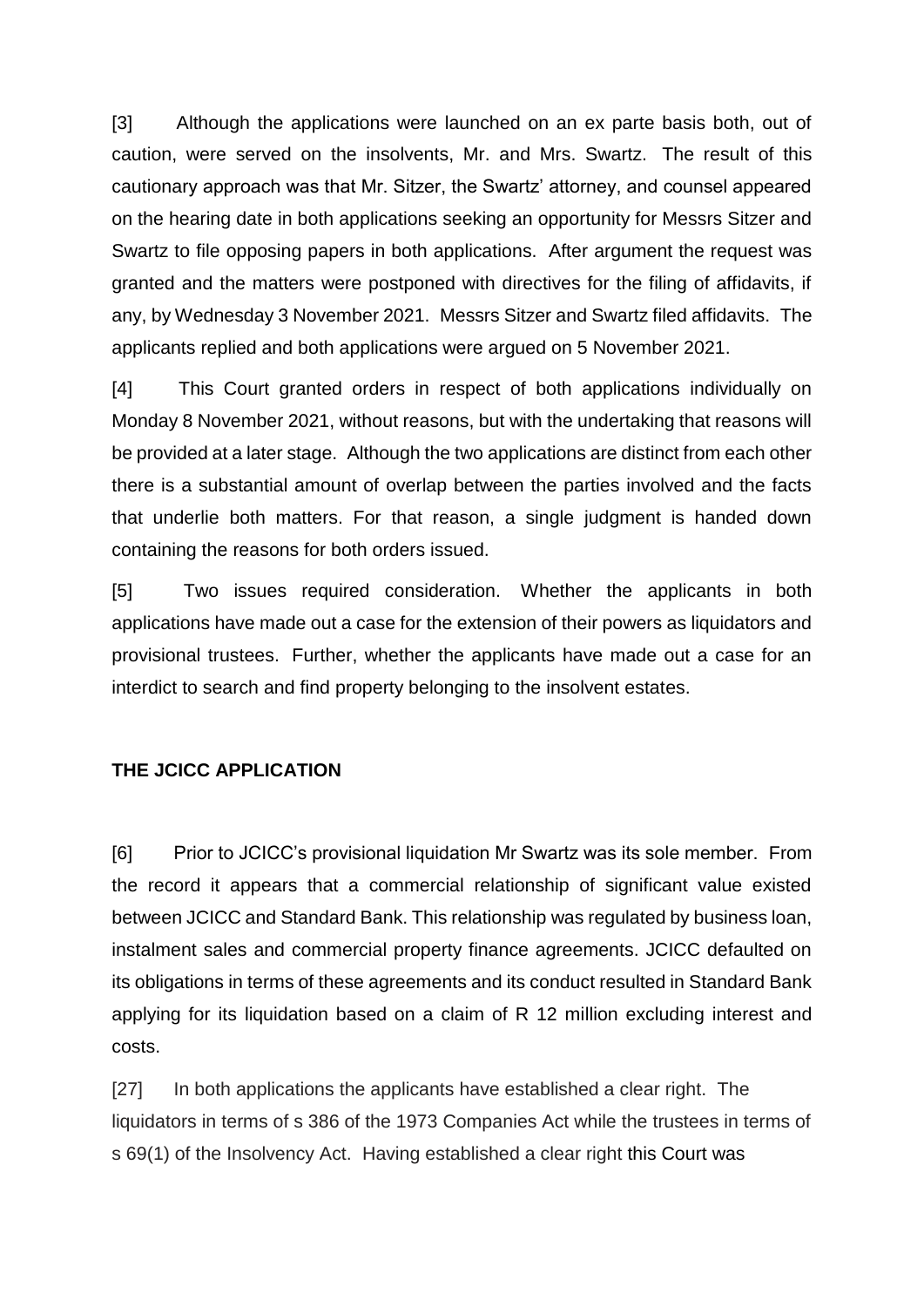constrained to conclude that there is no further need to enquire whether the right exists**[\[9\]](http://www.saflii.org/za/cases/ZAWCHC/2021/233.html#_ftn9)**, in respect of both applications. Both sets of applicants are thus entitled to protection of these rights.

[28] Before an interim interdict may be granted, one of the requirements to meet is that the applicant must have a reasonable apprehension of irreparable and imminent harm eventuating should the order not be granted. The harm must be anticipated or ongoing and must not have taken place already**[\[10\]](http://www.saflii.org/za/cases/ZAWCHC/2021/233.html#_ftn10)**. However, if an applicant can establish a clear right an apprehension of irreparable harm need not be established**[\[11\]](http://www.saflii.org/za/cases/ZAWCHC/2021/233.html#_ftn11)**.

[29] This Court has already found that the applicants have established a clear right that requires protection. A harm analysis is thus not necessary, but for the avoidance of doubt the suffering of harm is obvious, for all the reasons canvassed in this judgment, since without protection neither the liquidators nor provisional trustees will be able to execute their statutory duties to the benefit of the body of creditors.

[30] Next is the balance of convenience consideration. This Court has already found that the applicants will suffer harm if the interim interdict is not granted. Harm is also an element of the balance of convenience enquiry**[\[12\]](http://www.saflii.org/za/cases/ZAWCHC/2021/233.html#_ftn12)**. Since harm is present, the balance of convenience favours the granting of an interdict.

[31] Regarding the requirement that an applicant seeking an interdict should not ask for one if an alternative remedy is available, it was contended in the opposing affidavit that the applicants do have an alternative remedy in terms of s 69(3)**[\[13\]](http://www.saflii.org/za/cases/ZAWCHC/2021/233.html#_ftn13)** of the Insolvency Act as it can issue writ of attachments in the magistrate's Court. It is so that the mentioned section allows for a situation where a liquidator or provisional